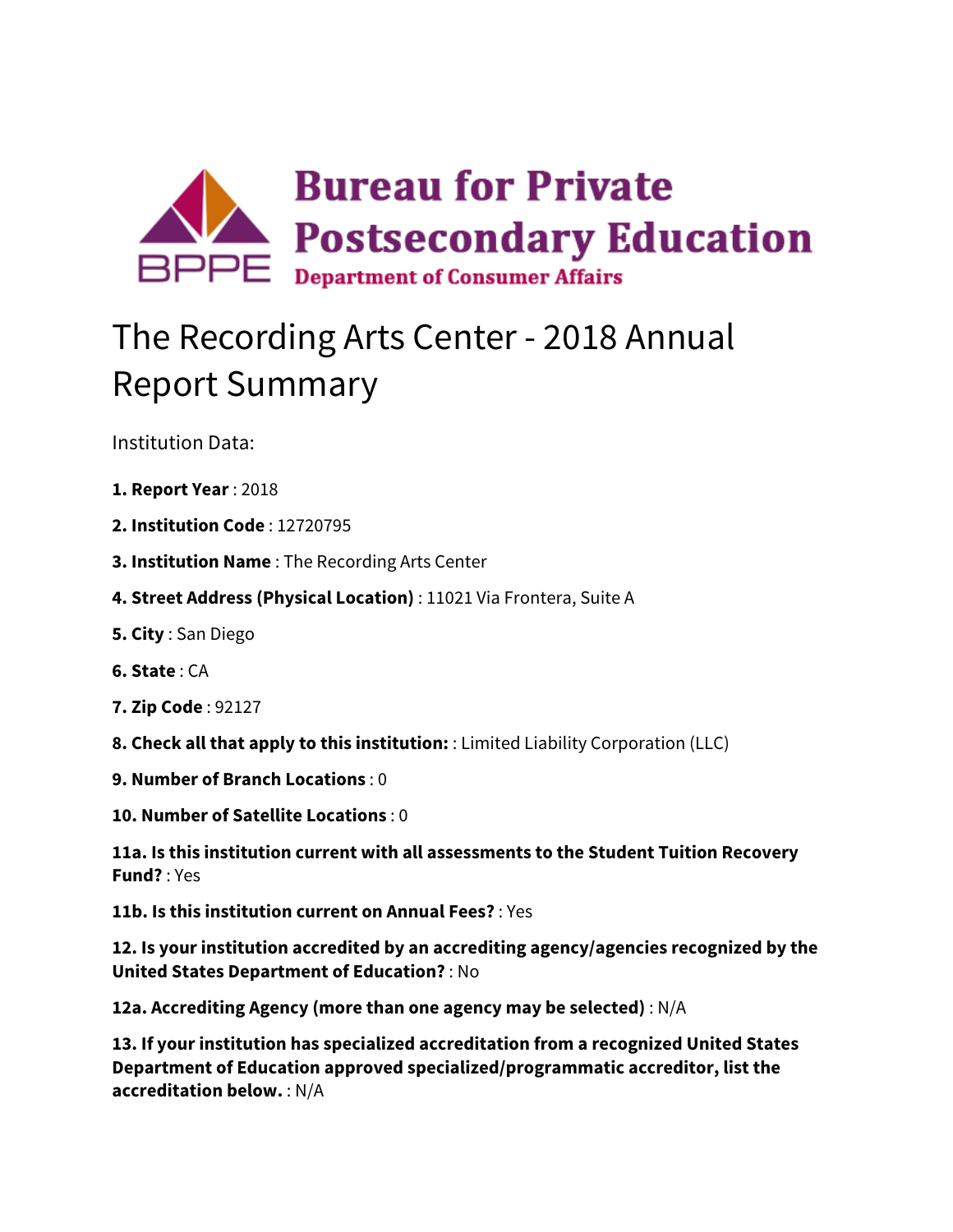**14. Has any accreditation agency taken any final disciplinary action against this institution?** : No

**15. Does your institution participate in federal financial aid programs under Title IV of the Federal Higher Education Act?** : No

**15a. What is the total amount of Title IV funds received by your institution in this Reporting Year?** : N/A

**16. Does your institution participate in veterans' financial aid education programs?** : No

**16a. What is the total amount of veterans' financial aid funds received by your institution in this Reporting Year?** : N/A

**17. Does your institution participate in the Cal Grant program?** : No

**17a. What is the total amount of Cal Grant Funds received by your institution in this Reporting Year?** : N/A

**18. Is your institution on California`s Eligible Training Provider List (ETPL)?** : Yes

**19. Is your institution receiving funds from the Work Innovation and Opportunity Act (WIOA) Program?** : No

**19a. What is the total amount of WIOA funds received by your institution in this Reporting Year?** : N/A

**20. Does your Institution participate in, or offer any other government or nongovernment financial aid programs? (i.e., WIC, vocational rehab, private grants/loans, institutional grants/loans)** : Yes

**20a. You indicated "Yes" for #20, please provide the name of the financial aid program below.** : Private grants/loans

**21. Provide the percentage of institutional income during this Reporting Year that was derived from public funding.** : 0

**22. Enter the most recent three-year cohort default rate reported by the U.S. Department of Education for this institution, if applicable.** : 0

**23. Provide the percentage of the students who attended this institution during this Reporting Year who received federal student loans to help pay their cost of education at the school.** : 0

**24. Total number of students enrolled at this institution** : 44

**25. Number of Doctorate Degree Programs Offered?** : 0

**26. Number of Students enrolled in Doctorate programs at this Institution?** : 0

**27. Number of Master Degree programs offered?** : 0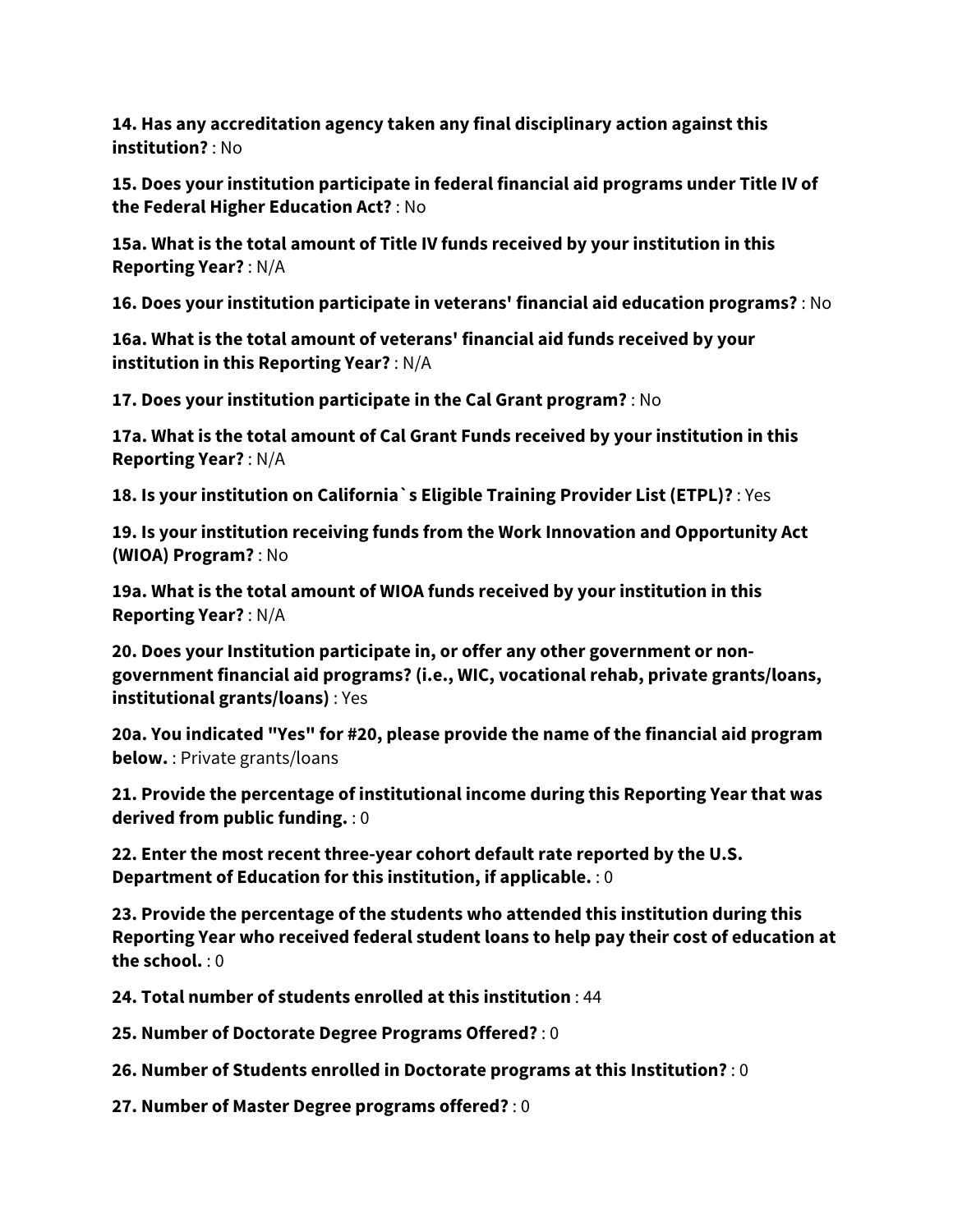**28. Number of Students enrolled in Master programs at this institution?** : 0

- **29. Number of Bachelor Degree programs offered?** : 0
- **30. Number of Students enrolled in Bachelor programs at this institution?** : 0
- **31. Number of Associate Degrees programs offered?** : 0
- **32. Number of Students enrolled in Associate programs at this institution?** : 0
- **33. Number of Diploma or Certificate Programs offered?** : 10

**34. Number of Students enrolled in Diploma or Certificate programs at this institution?** : 44

**Total Program Count** : 10

**Institution's Website** : www.studiowest.com

**Files Uploaded** : Performance Fact Sheet; Catalog

Program Data:

- **1. Report Year** : 2018
- **2. Institution Code** : 12720795
- **3. Institution Name** : The Recording Arts Center
- **4. Name of Program** : Audio Production Electronic
- **5. Degree/Program Level** : Diploma/Certificate
- **6. Degree/Program Title** : Diploma/Certificate
- **7. Number of Degrees or Diplomas Awarded** : 0
- **8. Total Charges for this Program** : 5495.00

**9. The percentage of enrolled students in the reporting year receiving federal student loans to pay for this program** : N/A

**10. The percentage of graduates in the reporting year who took out federal student loans to pay for this program** : N/A

- **11. Number of Students Who Began the Program** : 0
- **12. Number of Students Available for Graduation** : 0
- **13. Number of On-time Graduates** : 0
- **14. Completion Rate** : N/A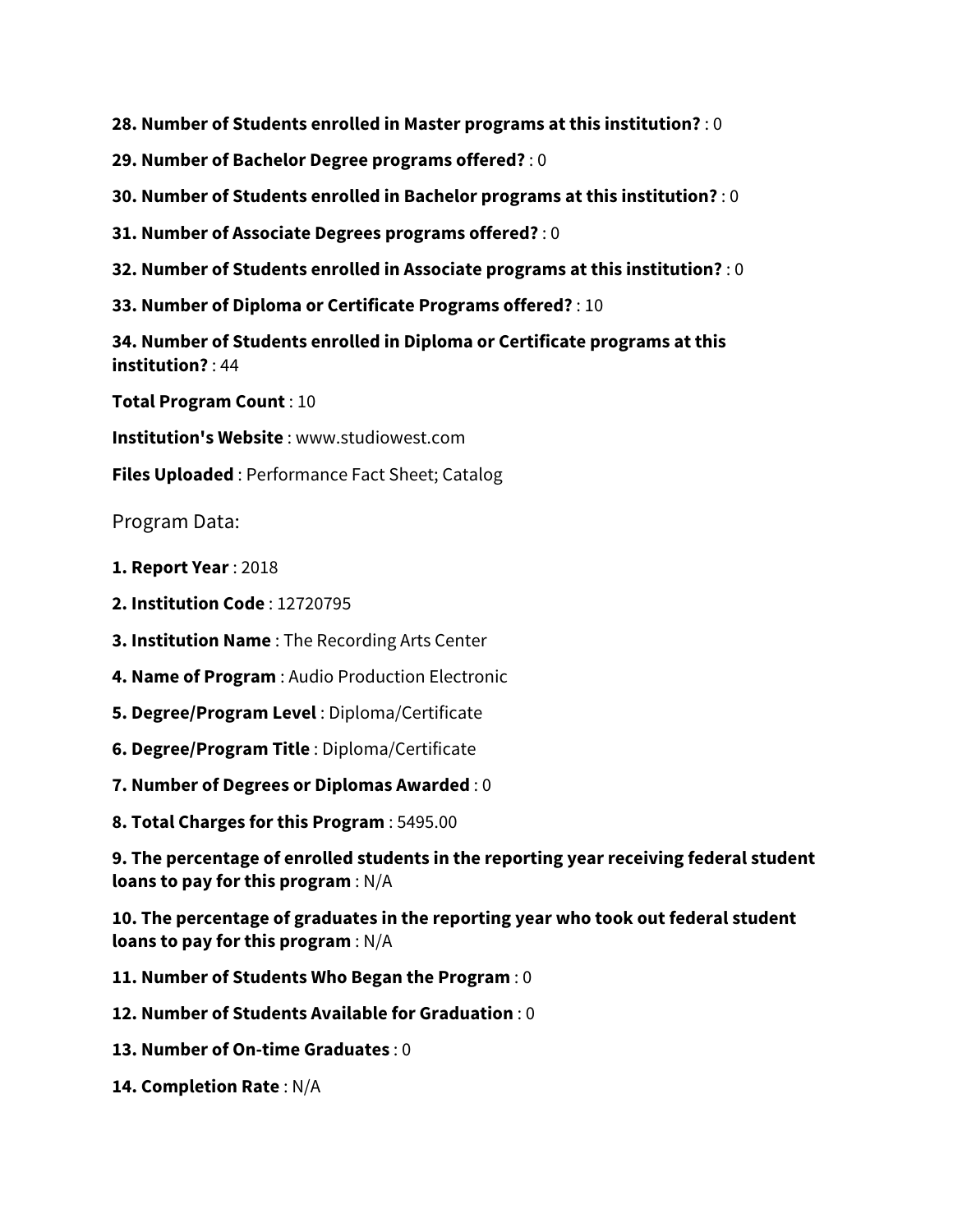**15. 150% Completion Rate** : 0

## **16. Is the above data taken from the Integrated Postsecondary Education Data System (IPEDS) of the United States Department of Education?** : No

**17. Graduates Available for Employment** : 0

**18. Graduates Employed in the Field** : 0

**19. Placement Rate** : N/A

**Graduates employed in the field** :

**20a. 20 to 29 hours per week** : 0

**20b. at least 30 hours per week** : 0

**Indicate the number of graduates employed** :

**21a. In a single position in the field of study** : 0

**21b. In concurrent aggregated positions in the field of study (2 or more positions at the same time)** : 0

**21c. Freelance/self-employed** : 0

**21d. By the institution or an employer owned by the institution, or an employer who shares ownership with the institution** : 0

**22. Does this educational program lead to an occupation that requires State licensing?** : No

**22a. Do graduates have the option or requirement for more than one type of licensing State exam?** : N/A

**Name of Option/Requirement (1)** : N/A

**Name of Option/Requirement (2)** : N/A

**Name of Option/Requirement (3)** : N/A

**Name of Option/Requirement (4)** : N/A

**23. Name of the State licensing entity that licenses this field** : N/A

**24. Name of State Exam** : N/A

**25. Number of Graduates Taking State Exam** : N/A

**26. Number Who Passed the State Exam** : N/A

**27. Number Who Failed the State Exam** : 0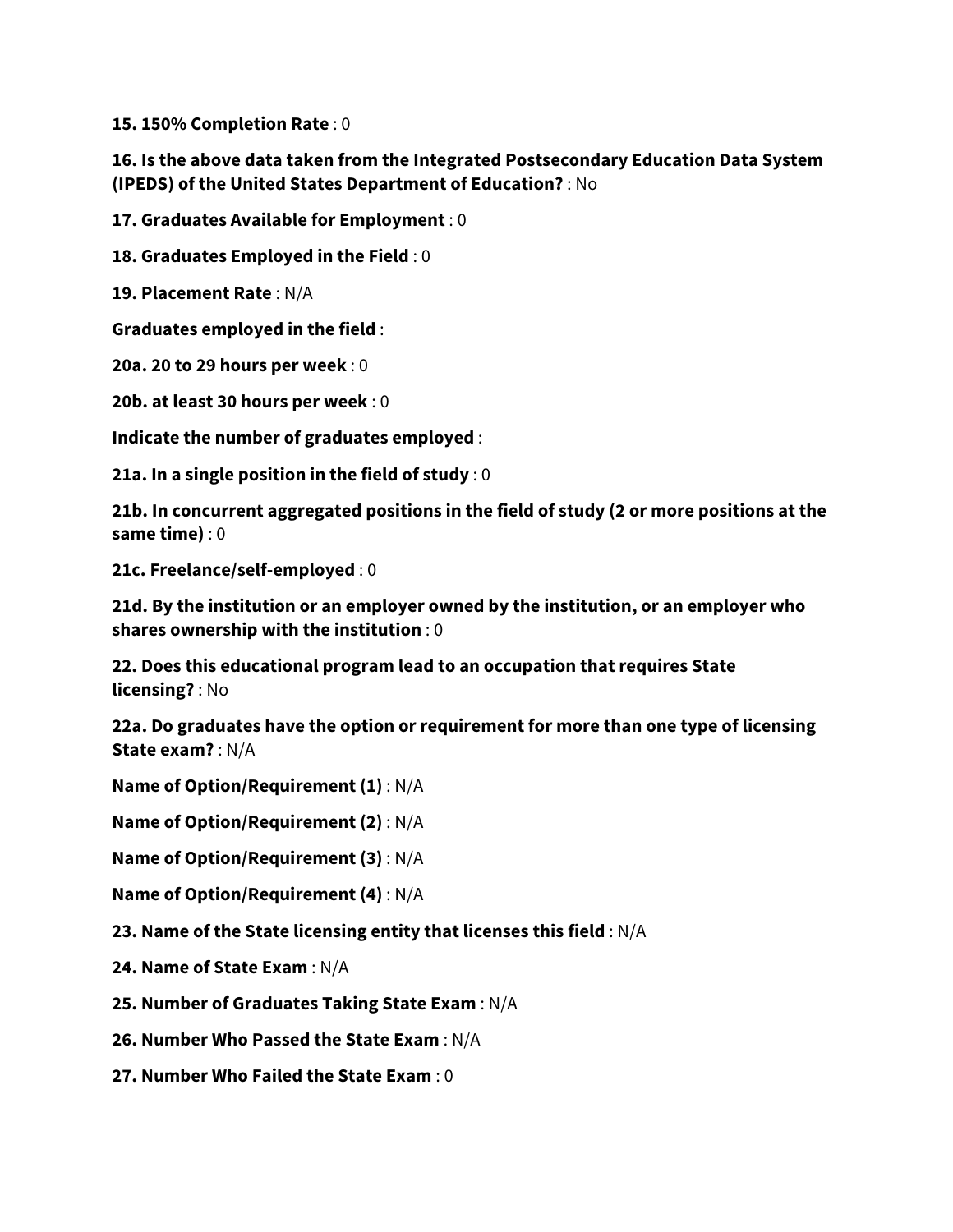**28. Passage Rate** : N/A

**29. Is this data from the State licensing agency that administered the exam?** : 0

**29a. Name of Agency** : N/A

**30. If the response to #29 was "No" provide a description of the process used for Attempting to Contact Students** : N/A

**31. Name of the State licensing entity that licenses this field** : N/A

**32. Name of State Exam** : N/A

**33. Number of Graduates Taking State Exam** : N/A

**34. Number Who Passed the State Exam** : N/A

**35. Number Who Failed the State Exam** : 0

**36. Passage Rate** : N/A

**37. Is this data from the State licensing agency that administered the State exam?** : 0

**37a. Name of Agency** : N/A

**38. If the response to #37 was "No" provide a description of the process used for Attempting to Contact Students** : N/A

**39. Graduates Available for Employment** : 0

**40. Graduates Employed in the Field** : 0

**41. Graduates Employed in the Field Reported receiving the following Salary or Wage: For graduates employed in the field, indicate their salaries/earnings below. If there are none in any specific range, indicate "0."** :

**\$0 - \$5,000** : 0

- **\$5,001 - \$10,000** : 0
- **\$10,001 - \$15,000** : 0
- **\$15,001 - \$20,000** : 0
- **\$20,001 - \$25,000** : 0
- **\$25,001 - \$30,000** : 0
- **\$30,001 - \$35,000** : 0
- **\$35,001 - \$40,000** : 0
- **\$40,001 - \$45,000** : 0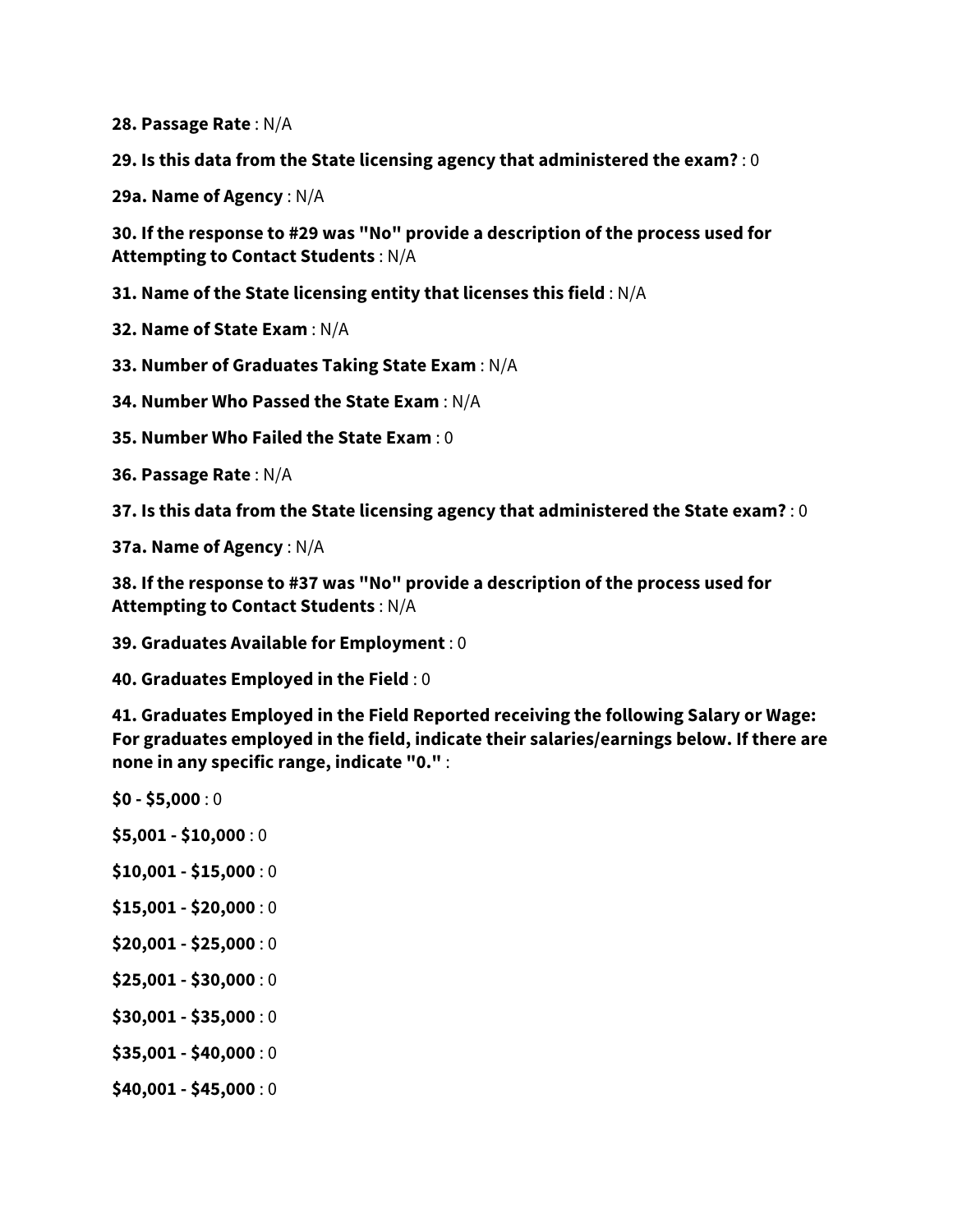- **\$45,001 - \$50,000** : 0
- **\$50,001 - \$55,000** : 0
- **\$55,001 - \$60,000** : 0
- **\$60,001 - \$65,000** : 0
- **\$65,001 - \$70,000** : 0
- **\$70,001 - \$75,000** : 0
- **\$75,001 - \$80,000** : 0
- **\$80,001 - \$85,000** : 0
- **\$85,001 - \$90,000** : 0
- **\$90,001 - \$95,000** : 0
- **\$95,001 - \$100,000** : 0
- **Over \$100,000** : 0
- **1. Report Year** : 2018
- **2. Institution Code** : 12720795
- **3. Institution Name** : The Recording Arts Center
- **4. Name of Program** : Audio Production ProTools
- **5. Degree/Program Level** : Diploma/Certificate
- **6. Degree/Program Title** : Diploma/Certificate
- **7. Number of Degrees or Diplomas Awarded** : 0
- **8. Total Charges for this Program** : 5995.00

**9. The percentage of enrolled students in the reporting year receiving federal student loans to pay for this program** : N/A

**10. The percentage of graduates in the reporting year who took out federal student loans to pay for this program** : N/A

- **11. Number of Students Who Began the Program** : 0
- **12. Number of Students Available for Graduation** : 0
- **13. Number of On-time Graduates** : 0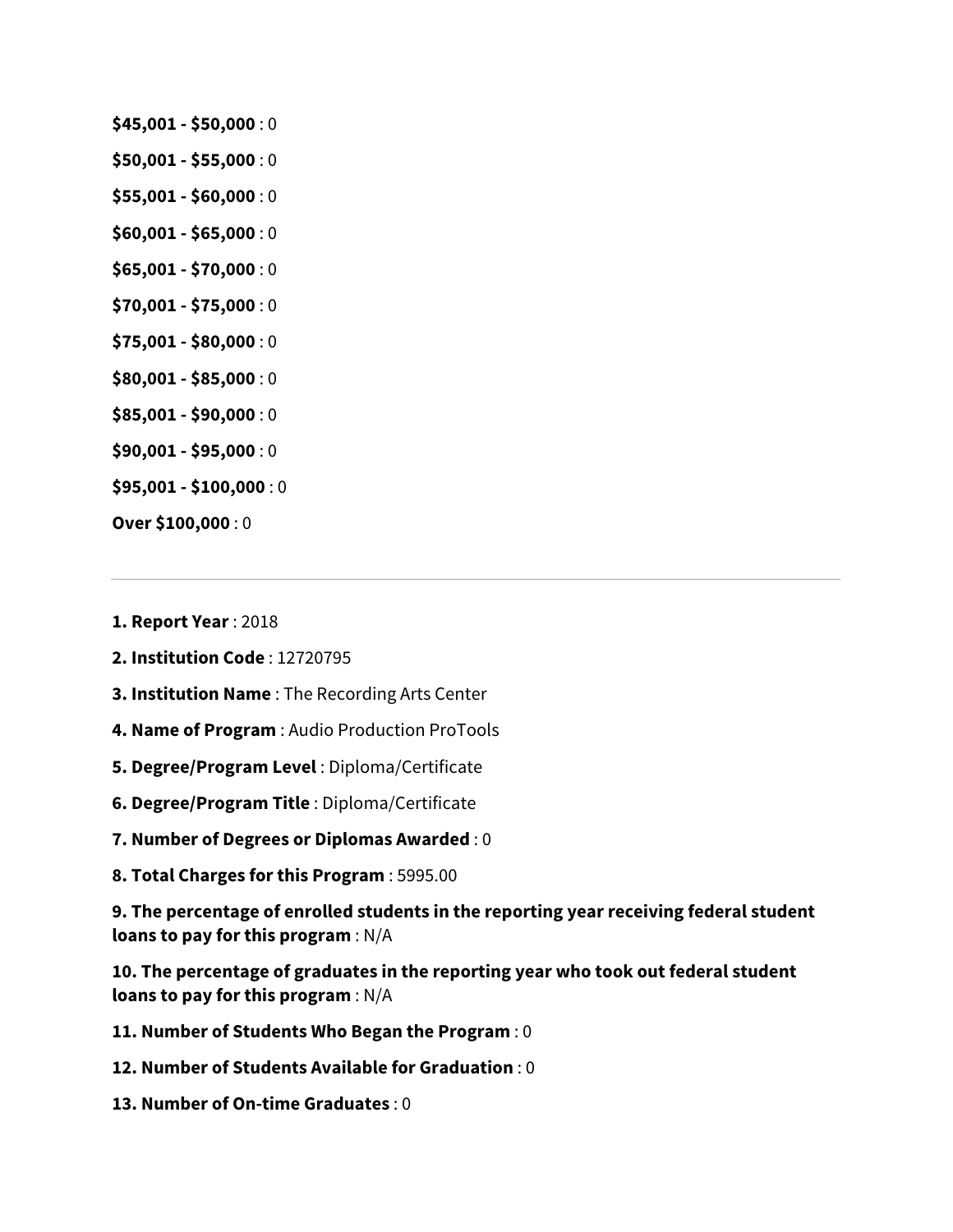**14. Completion Rate** : N/A

**15. 150% Completion Rate** : 0

**16. Is the above data taken from the Integrated Postsecondary Education Data System (IPEDS) of the United States Department of Education?** : No

**17. Graduates Available for Employment** : 0

**18. Graduates Employed in the Field** : 0

**19. Placement Rate** : N/A

**Graduates employed in the field** :

**20a. 20 to 29 hours per week** : 0

**20b. at least 30 hours per week** : 0

**Indicate the number of graduates employed** :

**21a. In a single position in the field of study** : 0

**21b. In concurrent aggregated positions in the field of study (2 or more positions at the same time)** : 0

**21c. Freelance/self-employed** : 0

**21d. By the institution or an employer owned by the institution, or an employer who shares ownership with the institution** : 0

**22. Does this educational program lead to an occupation that requires State licensing?** : No

**22a. Do graduates have the option or requirement for more than one type of licensing State exam?** : N/A

**Name of Option/Requirement (1)** : N/A

**Name of Option/Requirement (2)** : N/A

**Name of Option/Requirement (3)** : N/A

**Name of Option/Requirement (4)** : N/A

**23. Name of the State licensing entity that licenses this field** : N/A

**24. Name of State Exam** : N/A

**25. Number of Graduates Taking State Exam** : N/A

**26. Number Who Passed the State Exam** : N/A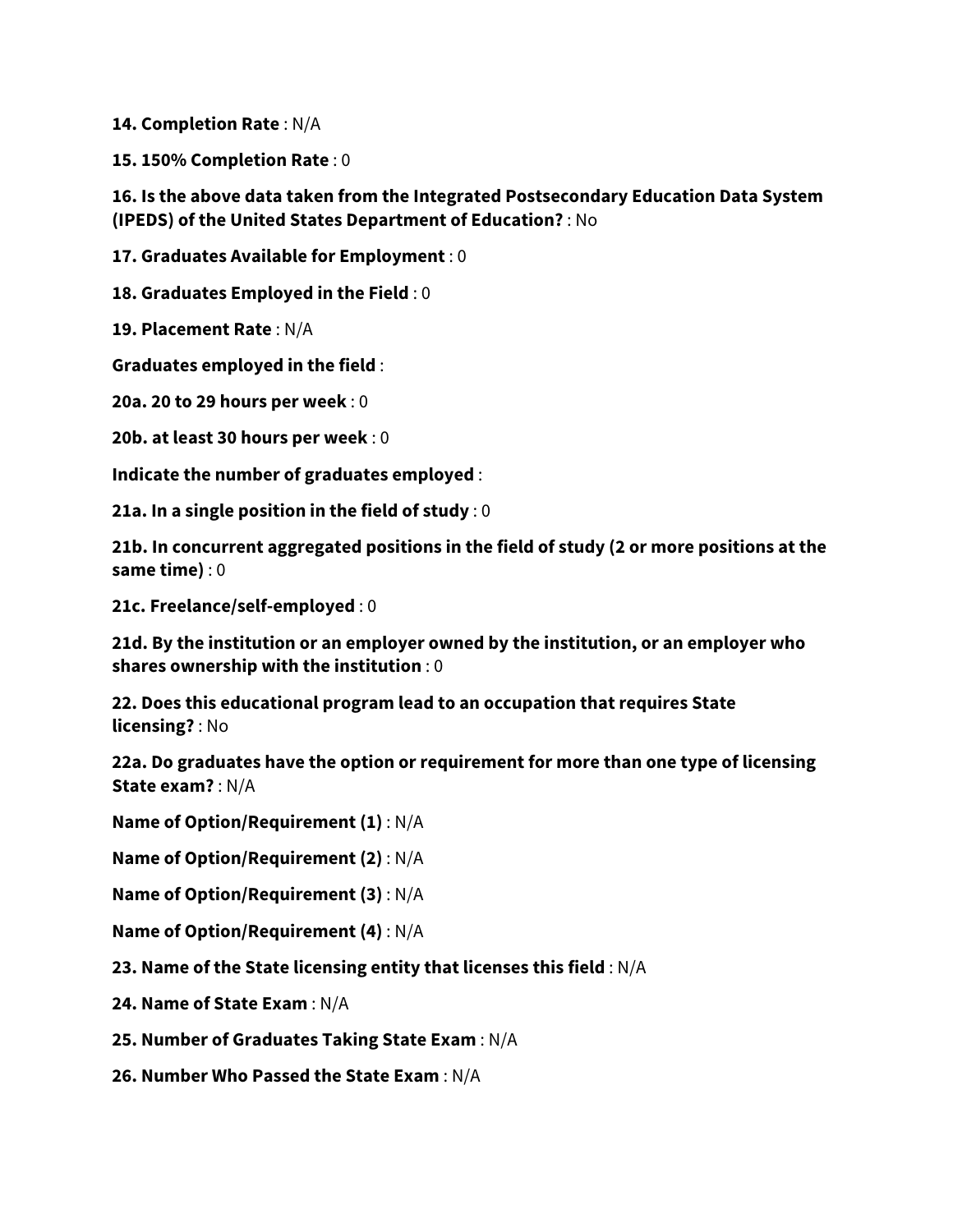**27. Number Who Failed the State Exam** : 0

**28. Passage Rate** : N/A

**29. Is this data from the State licensing agency that administered the exam?** : 0

**29a. Name of Agency** : N/A

**30. If the response to #29 was "No" provide a description of the process used for Attempting to Contact Students** : N/A

**31. Name of the State licensing entity that licenses this field** : N/A

**32. Name of State Exam** : N/A

**33. Number of Graduates Taking State Exam** : N/A

**34. Number Who Passed the State Exam** : N/A

**35. Number Who Failed the State Exam** : 0

**36. Passage Rate** : N/A

**37. Is this data from the State licensing agency that administered the State exam?** : 0

**37a. Name of Agency** : N/A

**38. If the response to #37 was "No" provide a description of the process used for Attempting to Contact Students** : N/A

**39. Graduates Available for Employment** : 0

**40. Graduates Employed in the Field** : 0

**41. Graduates Employed in the Field Reported receiving the following Salary or Wage: For graduates employed in the field, indicate their salaries/earnings below. If there are none in any specific range, indicate "0."** :

- **\$0 - \$5,000** : 0
- **\$5,001 - \$10,000** : 0
- **\$10,001 - \$15,000** : 0
- **\$15,001 - \$20,000** : 0
- **\$20,001 - \$25,000** : 0
- **\$25,001 - \$30,000** : 0
- **\$30,001 - \$35,000** : 0
- **\$35,001 - \$40,000** : 0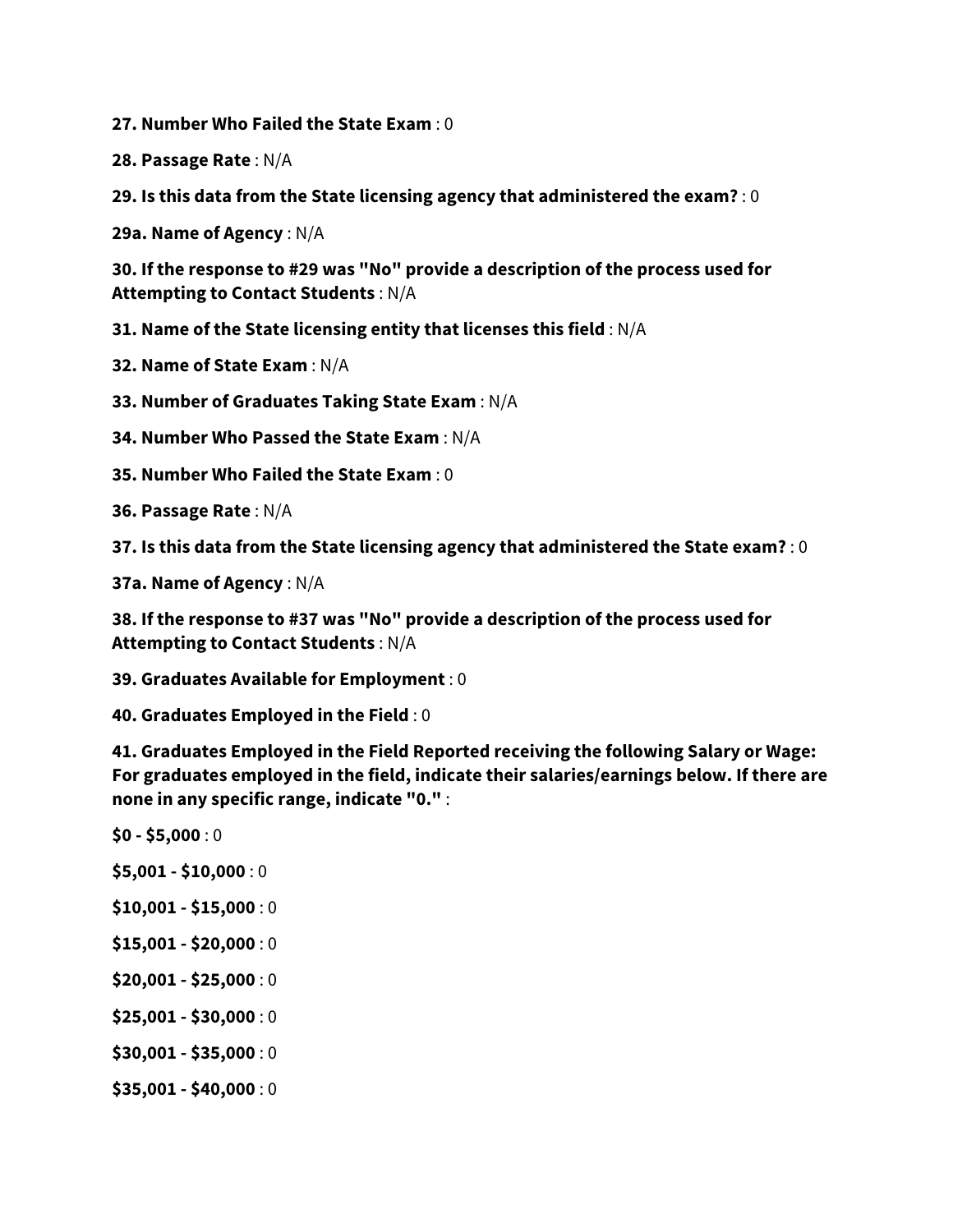- **\$40,001 - \$45,000** : 0
- **\$45,001 - \$50,000** : 0
- **\$50,001 - \$55,000** : 0
- **\$55,001 - \$60,000** : 0
- **\$60,001 - \$65,000** : 0
- **\$65,001 - \$70,000** : 0
- **\$70,001 - \$75,000** : 0
- **\$75,001 - \$80,000** : 0
- **\$80,001 - \$85,000** : 0
- **\$85,001 - \$90,000** : 0
- **\$90,001 - \$95,000** : 0
- **\$95,001 - \$100,000** : 0
- **Over \$100,000** : 0
- **1. Report Year** : 2018
- **2. Institution Code** : 12720795
- **3. Institution Name** : The Recording Arts Center
- **4. Name of Program** : Diploma in Recording Arts
- **5. Degree/Program Level** : Diploma/Certificate
- **6. Degree/Program Title** : Diploma/Certificate
- **7. Number of Degrees or Diplomas Awarded** : 16
- **8. Total Charges for this Program** : 27500.00

**9. The percentage of enrolled students in the reporting year receiving federal student loans to pay for this program** : N/A

**10. The percentage of graduates in the reporting year who took out federal student loans to pay for this program** : N/A

- **11. Number of Students Who Began the Program** : 20
- **12. Number of Students Available for Graduation** : 20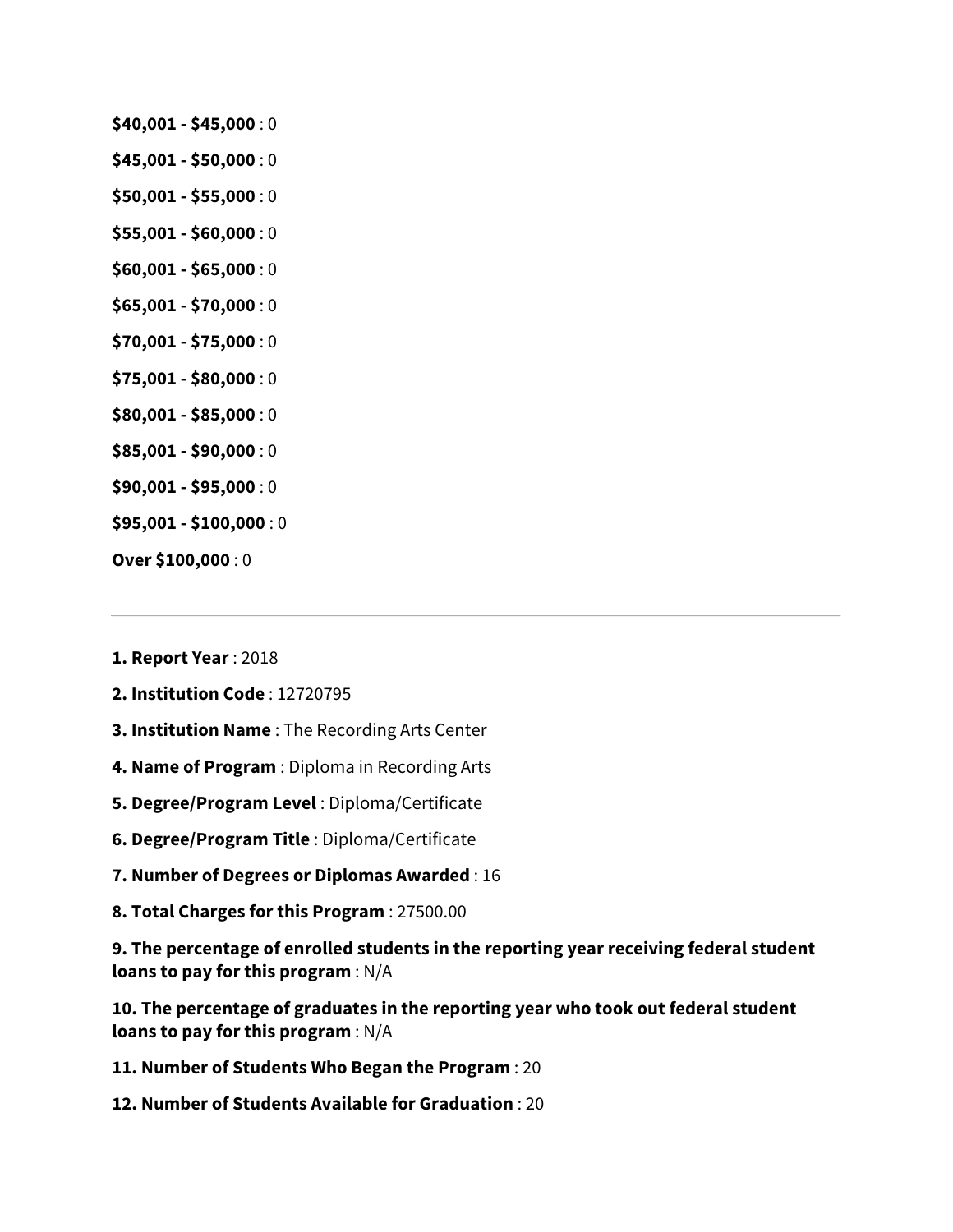**13. Number of On-time Graduates** : 15

**14. Completion Rate** : 75.00

**15. 150% Completion Rate** : 1

**16. Is the above data taken from the Integrated Postsecondary Education Data System (IPEDS) of the United States Department of Education?** : No

**17. Graduates Available for Employment** : 12

**18. Graduates Employed in the Field** : 10

**19. Placement Rate** : 83.33

**Graduates employed in the field** :

**20a. 20 to 29 hours per week** : 3

**20b. at least 30 hours per week** : 7

**Indicate the number of graduates employed** :

**21a. In a single position in the field of study** : 4

**21b. In concurrent aggregated positions in the field of study (2 or more positions at the same time)** : 6

**21c. Freelance/self-employed** : 4

**21d. By the institution or an employer owned by the institution, or an employer who shares ownership with the institution** : 2

**22. Does this educational program lead to an occupation that requires State licensing?** : No

**22a. Do graduates have the option or requirement for more than one type of licensing State exam?** : N/A

**Name of Option/Requirement (1)** : N/A

**Name of Option/Requirement (2)** : N/A

**Name of Option/Requirement (3)** : N/A

**Name of Option/Requirement (4)** : N/A

**23. Name of the State licensing entity that licenses this field** : N/A

**24. Name of State Exam** : N/A

**25. Number of Graduates Taking State Exam** : N/A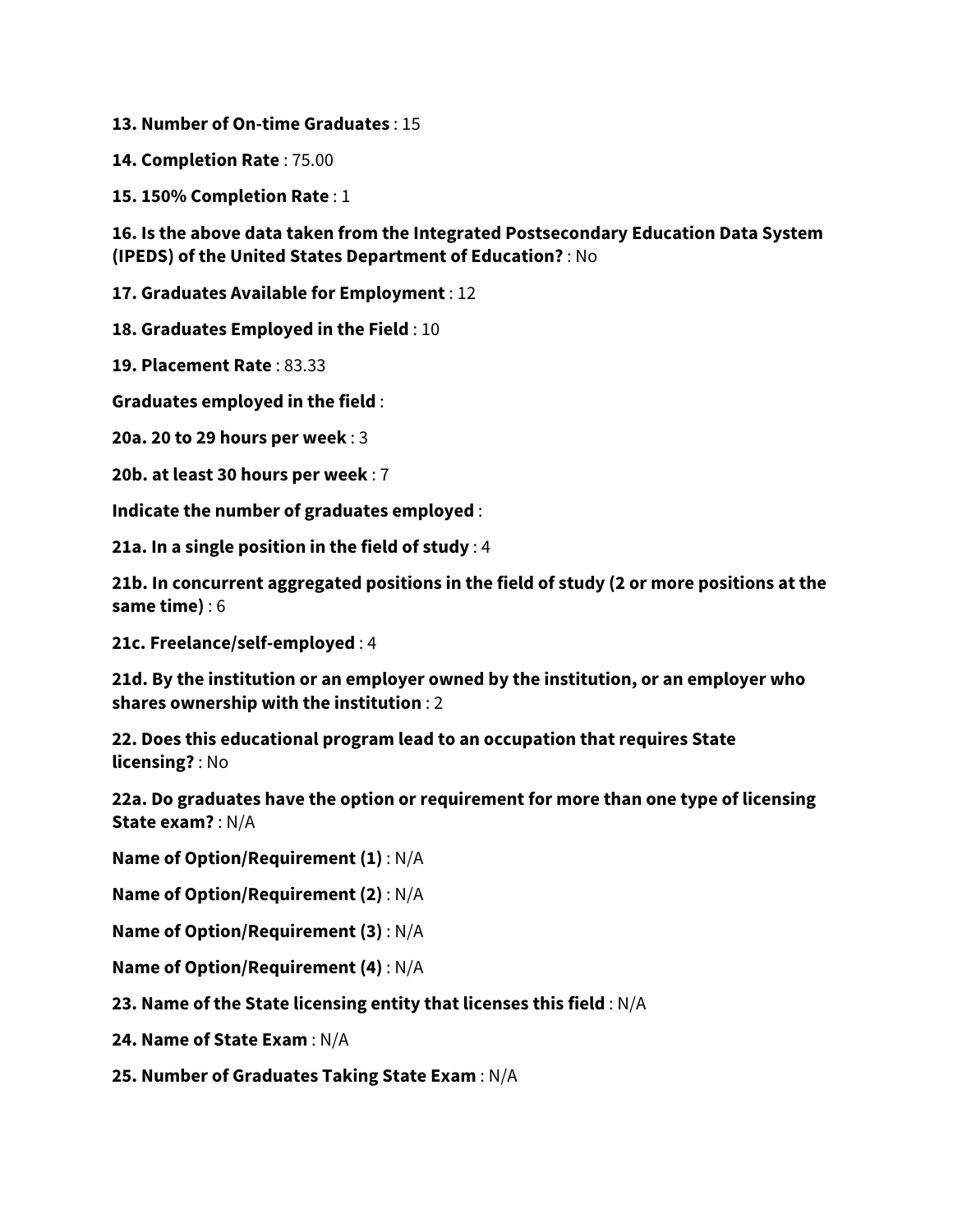- **26. Number Who Passed the State Exam** : N/A
- **27. Number Who Failed the State Exam** : 0
- **28. Passage Rate** : N/A
- **29. Is this data from the State licensing agency that administered the exam?** : 0

**29a. Name of Agency** : N/A

**30. If the response to #29 was "No" provide a description of the process used for Attempting to Contact Students** : N/A

**31. Name of the State licensing entity that licenses this field** : N/A

**32. Name of State Exam** : N/A

- **33. Number of Graduates Taking State Exam** : N/A
- **34. Number Who Passed the State Exam** : N/A
- **35. Number Who Failed the State Exam** : 0
- **36. Passage Rate** : N/A
- **37. Is this data from the State licensing agency that administered the State exam?** : 0
- **37a. Name of Agency** : N/A

**38. If the response to #37 was "No" provide a description of the process used for Attempting to Contact Students** : N/A

**39. Graduates Available for Employment** : 12

**40. Graduates Employed in the Field** : 10

**41. Graduates Employed in the Field Reported receiving the following Salary or Wage: For graduates employed in the field, indicate their salaries/earnings below. If there are none in any specific range, indicate "0."** :

- **\$0 - \$5,000** : 0
- **\$5,001 - \$10,000** : 0
- **\$10,001 - \$15,000** : 1
- **\$15,001 - \$20,000** : 2
- **\$20,001 - \$25,000** : 1
- **\$25,001 - \$30,000** : 0
- **\$30,001 - \$35,000** : 2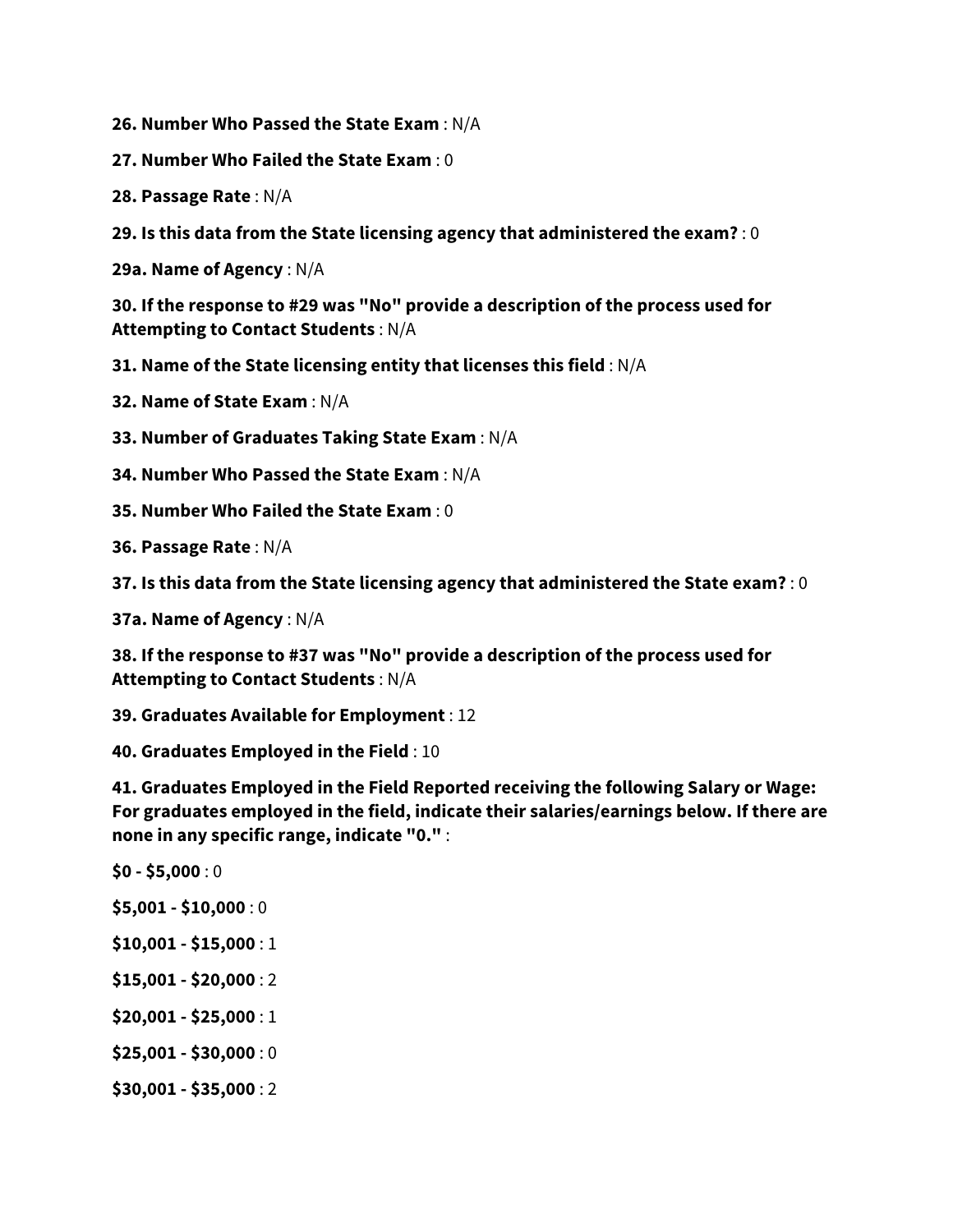- **\$35,001 - \$40,000** : 2
- **\$40,001 - \$45,000** : 1
- **\$45,001 - \$50,000** : 1
- **\$50,001 - \$55,000** : 0
- **\$55,001 - \$60,000** : 0
- **\$60,001 - \$65,000** : 0
- **\$65,001 - \$70,000** : 0
- **\$70,001 - \$75,000** : 0
- **\$75,001 - \$80,000** : 0
- **\$80,001 - \$85,000** : 0
- **\$85,001 - \$90,000** : 0
- **\$90,001 - \$95,000** : 0
- **\$95,001 - \$100,000** : 0
- **Over \$100,000** : 0
- **1. Report Year** : 2018
- **2. Institution Code** : 12720795
- **3. Institution Name** : The Recording Arts Center
- **4. Name of Program** : Introduction to Audio Engineering
- **5. Degree/Program Level** : Diploma/Certificate
- **6. Degree/Program Title** : Diploma/Certificate
- **7. Number of Degrees or Diplomas Awarded** : 24
- **8. Total Charges for this Program** : 750.00

**9. The percentage of enrolled students in the reporting year receiving federal student loans to pay for this program** : N/A

**10. The percentage of graduates in the reporting year who took out federal student loans to pay for this program** : N/A

**11. Number of Students Who Began the Program** : 24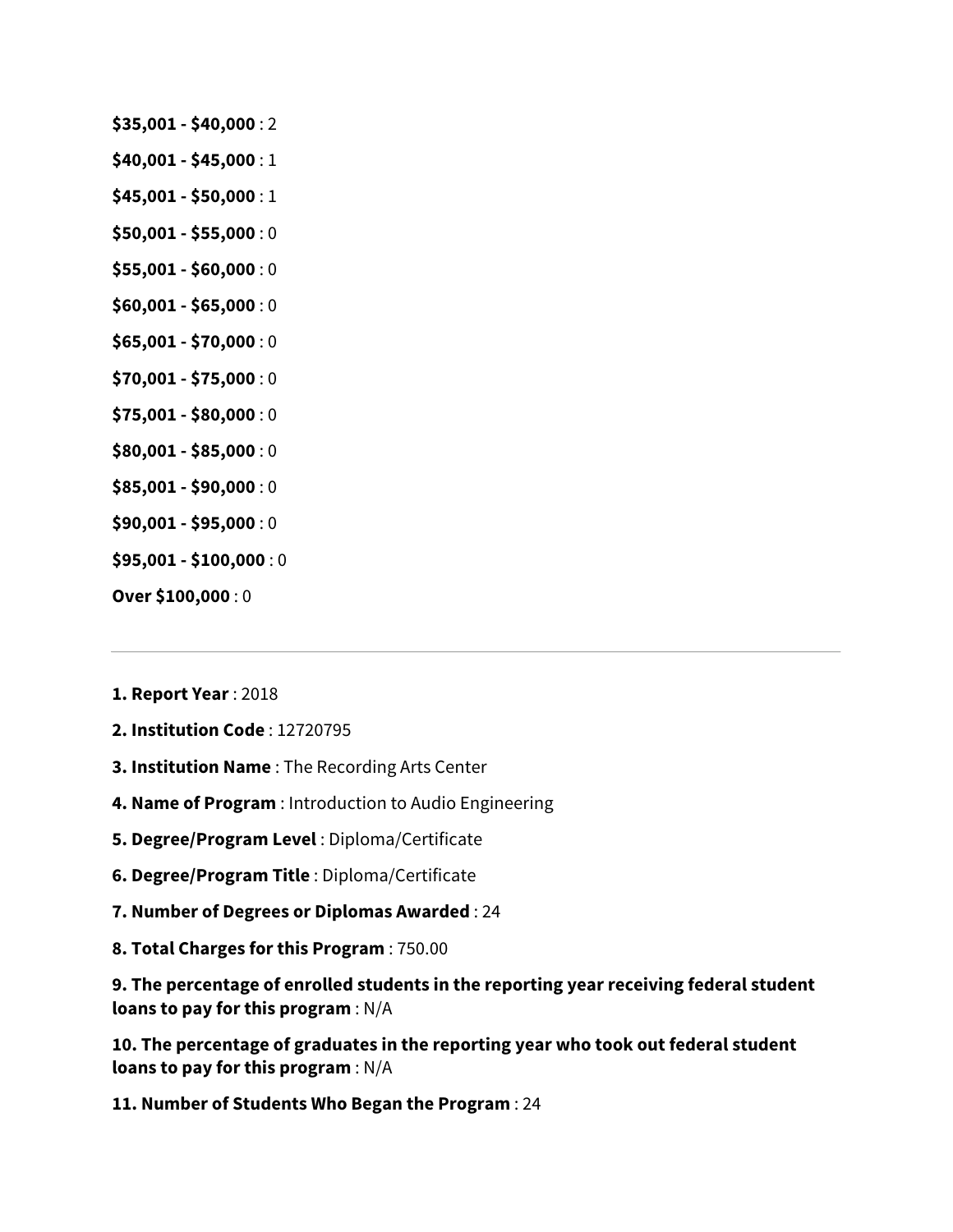- **12. Number of Students Available for Graduation** : 24
- **13. Number of On-time Graduates** : 23
- **14. Completion Rate** : 95.83
- **15. 150% Completion Rate** : 0

**16. Is the above data taken from the Integrated Postsecondary Education Data System (IPEDS) of the United States Department of Education?** : No

**17. Graduates Available for Employment** : 23

**18. Graduates Employed in the Field** : 0

**19. Placement Rate** : 0.00

**Graduates employed in the field** :

**20a. 20 to 29 hours per week** : 0

**20b. at least 30 hours per week** : 0

**Indicate the number of graduates employed** :

**21a. In a single position in the field of study** : 0

**21b. In concurrent aggregated positions in the field of study (2 or more positions at the same time)** : 0

**21c. Freelance/self-employed** : 0

**21d. By the institution or an employer owned by the institution, or an employer who shares ownership with the institution** : 0

**22. Does this educational program lead to an occupation that requires State licensing?** : No

**22a. Do graduates have the option or requirement for more than one type of licensing State exam?** : N/A

**Name of Option/Requirement (1)** : N/A

**Name of Option/Requirement (2)** : N/A

**Name of Option/Requirement (3)** : N/A

**Name of Option/Requirement (4)** : N/A

**23. Name of the State licensing entity that licenses this field** : N/A

**24. Name of State Exam** : N/A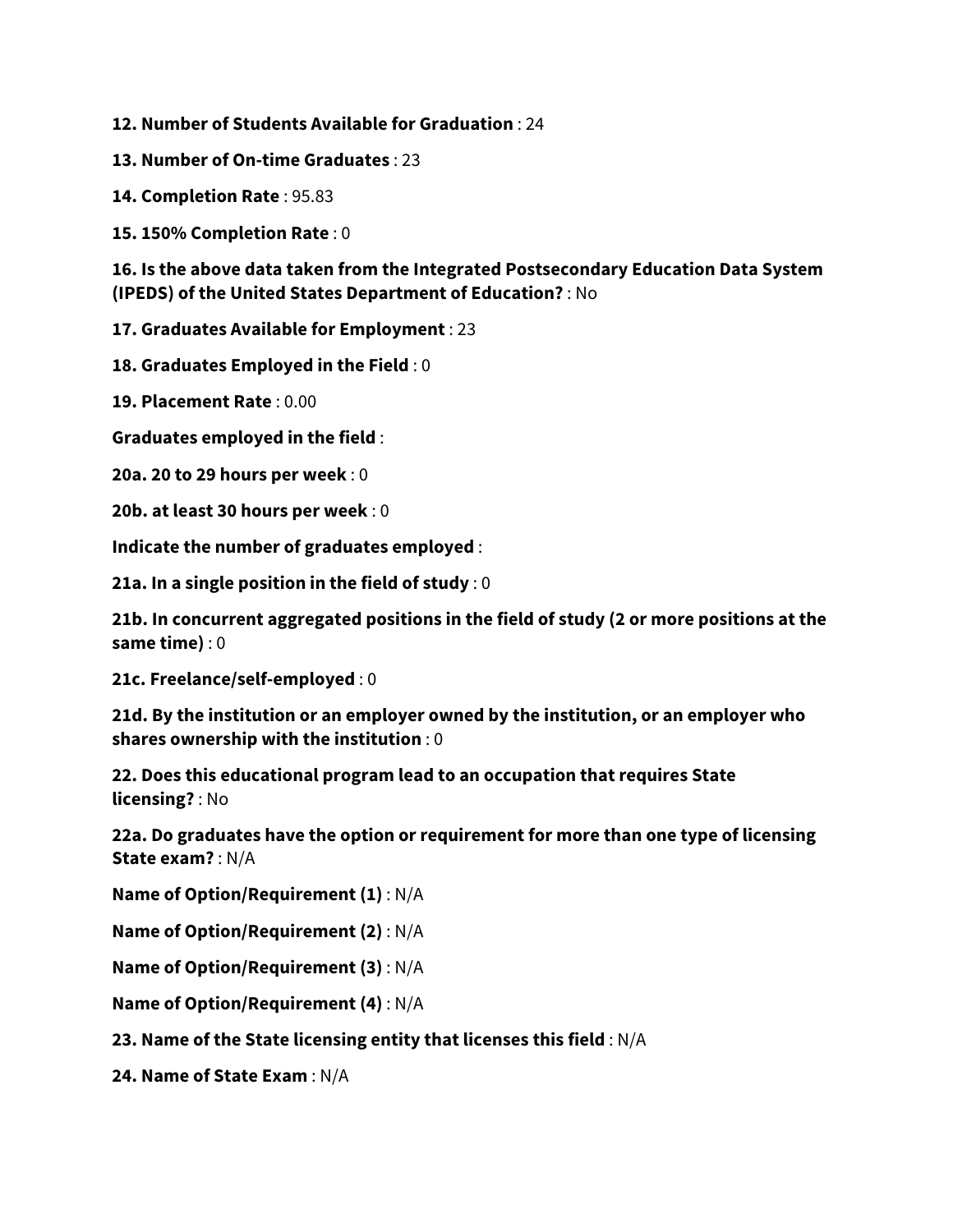**25. Number of Graduates Taking State Exam** : N/A

- **26. Number Who Passed the State Exam** : N/A
- **27. Number Who Failed the State Exam** : 0

**28. Passage Rate** : N/A

**29. Is this data from the State licensing agency that administered the exam?** : 0

**29a. Name of Agency** : N/A

**30. If the response to #29 was "No" provide a description of the process used for Attempting to Contact Students** : N/A

**31. Name of the State licensing entity that licenses this field** : N/A

**32. Name of State Exam** : N/A

**33. Number of Graduates Taking State Exam** : N/A

**34. Number Who Passed the State Exam** : N/A

**35. Number Who Failed the State Exam** : 0

**36. Passage Rate** : N/A

**37. Is this data from the State licensing agency that administered the State exam?** : 0

**37a. Name of Agency** : N/A

**38. If the response to #37 was "No" provide a description of the process used for Attempting to Contact Students** : N/A

**39. Graduates Available for Employment** : 23

**40. Graduates Employed in the Field** : 0

**41. Graduates Employed in the Field Reported receiving the following Salary or Wage: For graduates employed in the field, indicate their salaries/earnings below. If there are none in any specific range, indicate "0."** :

**\$0 - \$5,000** : 0

- **\$5,001 - \$10,000** : 0
- **\$10,001 - \$15,000** : 0
- **\$15,001 - \$20,000** : 0
- **\$20,001 - \$25,000** : 0
- **\$25,001 - \$30,000** : 0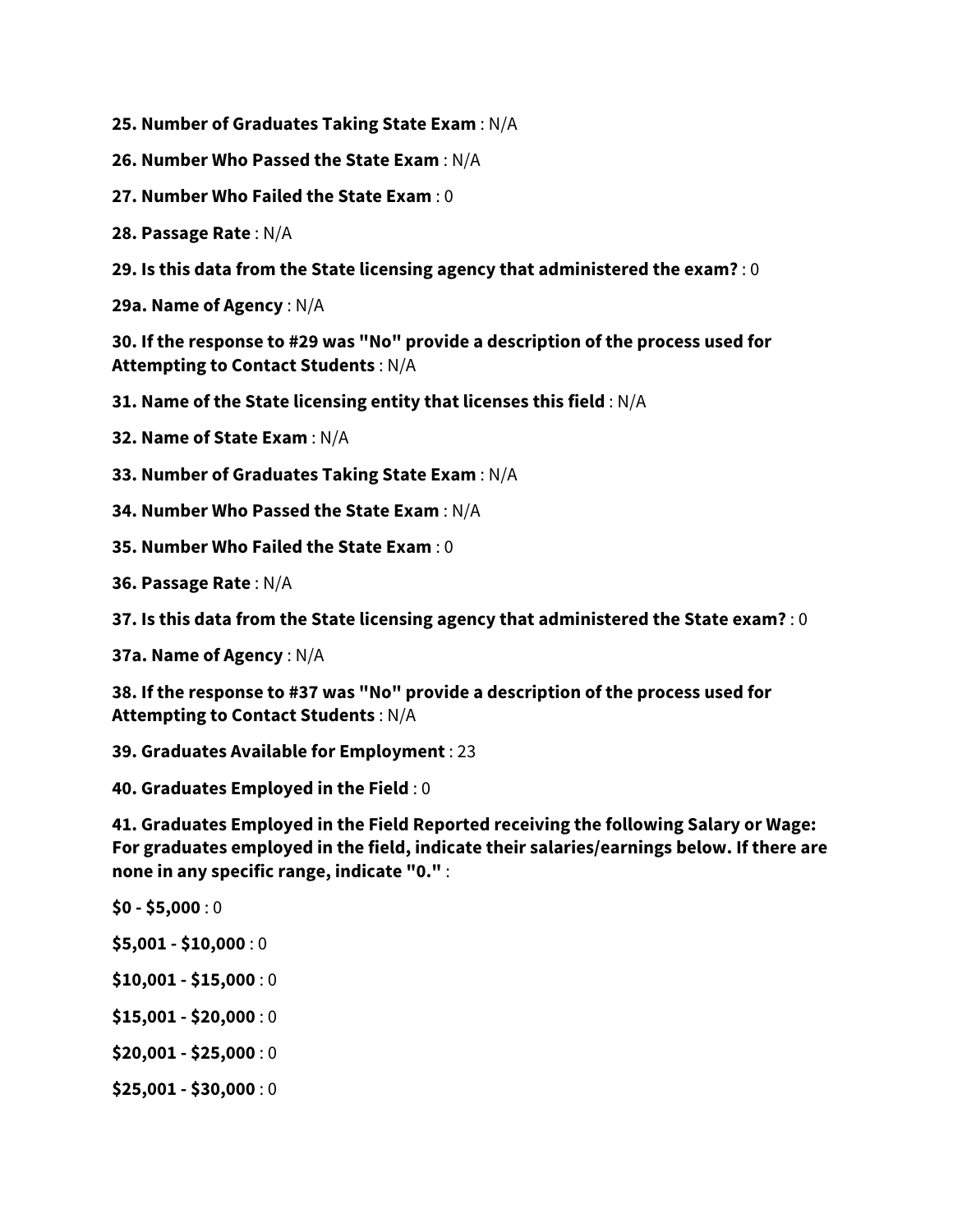- **\$30,001 - \$35,000** : 0
- **\$35,001 - \$40,000** : 0
- **\$40,001 - \$45,000** : 0
- **\$45,001 - \$50,000** : 0
- **\$50,001 - \$55,000** : 0
- **\$55,001 - \$60,000** : 0
- **\$60,001 - \$65,000** : 0
- **\$65,001 - \$70,000** : 0
- **\$70,001 - \$75,000** : 0
- **\$75,001 - \$80,000** : 0
- **\$80,001 - \$85,000** : 0
- **\$85,001 - \$90,000** : 0
- **\$90,001 - \$95,000** : 0
- **\$95,001 - \$100,000** : 0
- **Over \$100,000** : 0
- **1. Report Year** : 2018
- **2. Institution Code** : 12720795
- **3. Institution Name** : The Recording Arts Center
- **4. Name of Program** : Live Sound with Venue
- **5. Degree/Program Level** : Diploma/Certificate
- **6. Degree/Program Title** : Diploma/Certificate
- **7. Number of Degrees or Diplomas Awarded** : 0
- **8. Total Charges for this Program** : 1490.00

**9. The percentage of enrolled students in the reporting year receiving federal student loans to pay for this program** : N/A

**10. The percentage of graduates in the reporting year who took out federal student loans to pay for this program** : N/A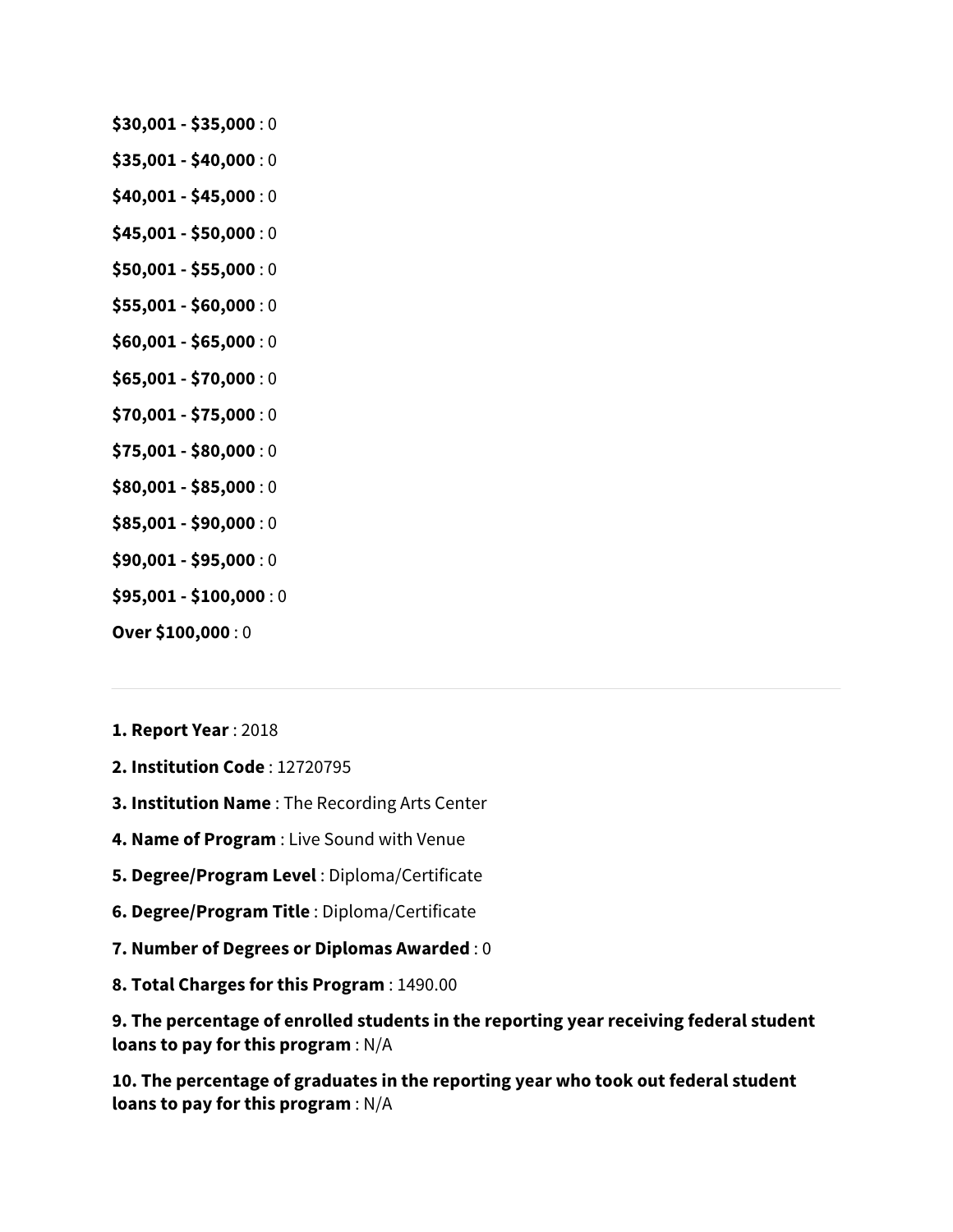**11. Number of Students Who Began the Program** : 0

**12. Number of Students Available for Graduation** : 0

**13. Number of On-time Graduates** : 0

**14. Completion Rate** : N/A

**15. 150% Completion Rate** : 0

**16. Is the above data taken from the Integrated Postsecondary Education Data System (IPEDS) of the United States Department of Education?** : No

**17. Graduates Available for Employment** : 0

**18. Graduates Employed in the Field** : 0

**19. Placement Rate** : N/A

**Graduates employed in the field** :

**20a. 20 to 29 hours per week** : 0

**20b. at least 30 hours per week** : 0

**Indicate the number of graduates employed** :

**21a. In a single position in the field of study** : 0

**21b. In concurrent aggregated positions in the field of study (2 or more positions at the same time)** : 0

**21c. Freelance/self-employed** : 0

**21d. By the institution or an employer owned by the institution, or an employer who shares ownership with the institution** : 0

**22. Does this educational program lead to an occupation that requires State licensing?** : No

**22a. Do graduates have the option or requirement for more than one type of licensing State exam?** : N/A

**Name of Option/Requirement (1)** : N/A

**Name of Option/Requirement (2)** : N/A

**Name of Option/Requirement (3)** : N/A

**Name of Option/Requirement (4)** : N/A

**23. Name of the State licensing entity that licenses this field** : N/A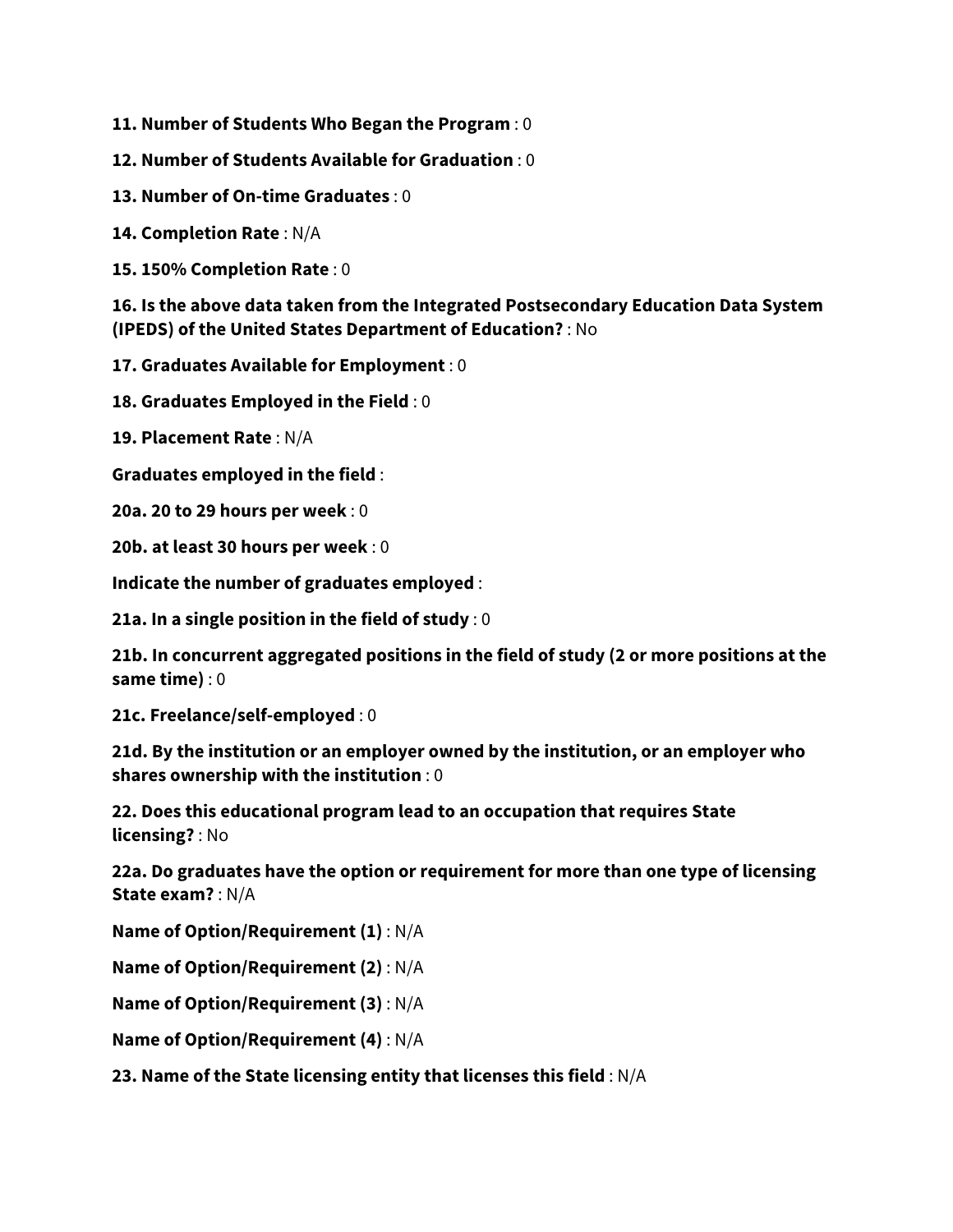**24. Name of State Exam** : N/A

- **25. Number of Graduates Taking State Exam** : N/A
- **26. Number Who Passed the State Exam** : N/A
- **27. Number Who Failed the State Exam** : 0

**28. Passage Rate** : N/A

**29. Is this data from the State licensing agency that administered the exam?** : 0

**29a. Name of Agency** : N/A

**30. If the response to #29 was "No" provide a description of the process used for Attempting to Contact Students** : N/A

**31. Name of the State licensing entity that licenses this field** : N/A

**32. Name of State Exam** : N/A

**33. Number of Graduates Taking State Exam** : N/A

**34. Number Who Passed the State Exam** : N/A

- **35. Number Who Failed the State Exam** : 0
- **36. Passage Rate** : N/A

**37. Is this data from the State licensing agency that administered the State exam?** : 0

**37a. Name of Agency** : N/A

**38. If the response to #37 was "No" provide a description of the process used for Attempting to Contact Students** : N/A

**39. Graduates Available for Employment** : 0

**40. Graduates Employed in the Field** : 0

**41. Graduates Employed in the Field Reported receiving the following Salary or Wage: For graduates employed in the field, indicate their salaries/earnings below. If there are none in any specific range, indicate "0."** :

- **\$0 - \$5,000** : 0
- **\$5,001 - \$10,000** : 0
- **\$10,001 - \$15,000** : 0
- **\$15,001 - \$20,000** : 0
- **\$20,001 - \$25,000** : 0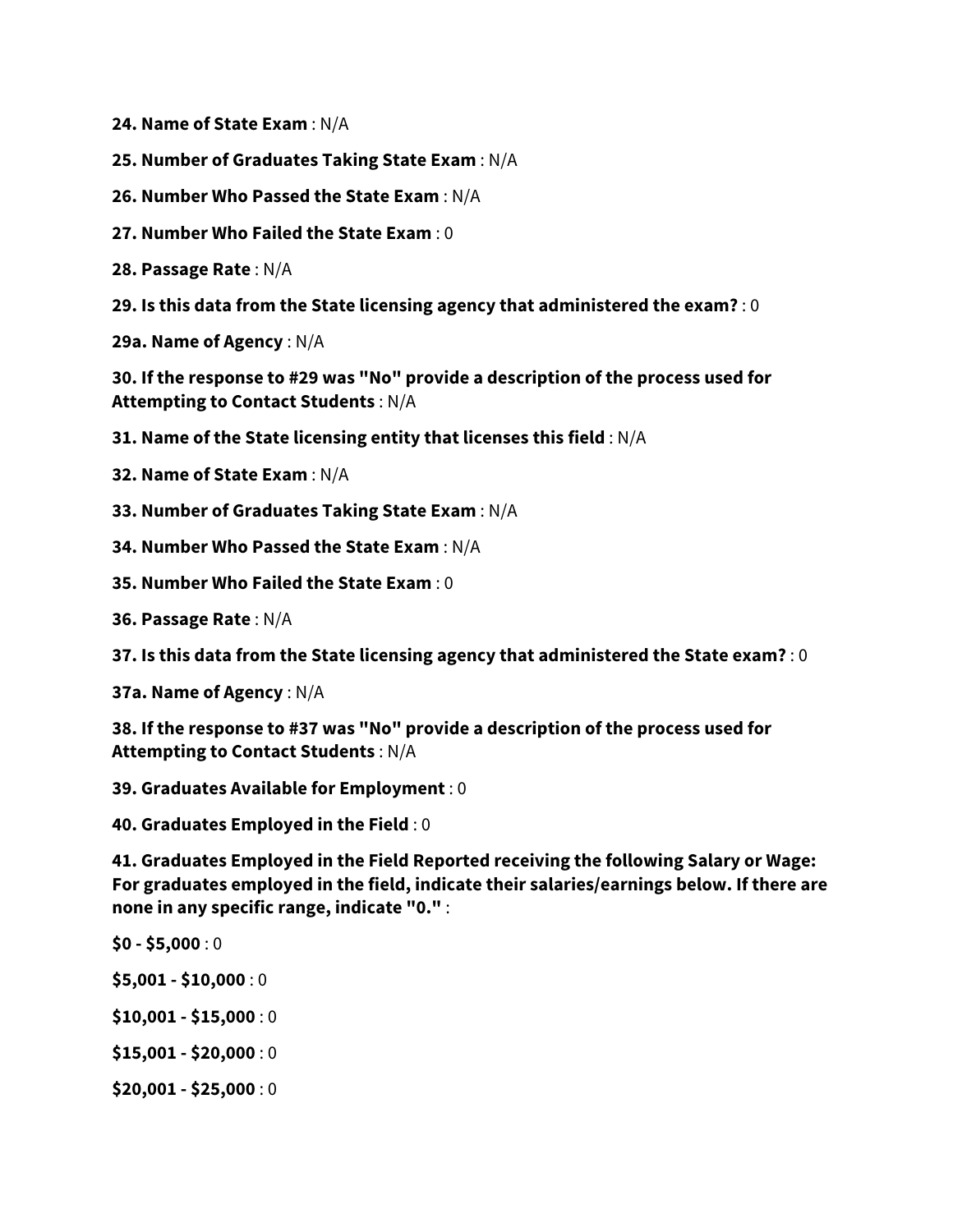- **\$25,001 - \$30,000** : 0
- **\$30,001 - \$35,000** : 0
- **\$35,001 - \$40,000** : 0
- **\$40,001 - \$45,000** : 0
- **\$45,001 - \$50,000** : 0
- **\$50,001 - \$55,000** : 0
- **\$55,001 - \$60,000** : 0
- **\$60,001 - \$65,000** : 0
- **\$65,001 - \$70,000** : 0
- **\$70,001 - \$75,000** : 0
- **\$75,001 - \$80,000** : 0
- **\$80,001 - \$85,000** : 0
- **\$85,001 - \$90,000** : 0
- **\$90,001 - \$95,000** : 0
- **\$95,001 - \$100,000** : 0
- **Over \$100,000** : 0
- **1. Report Year** : 2018
- **2. Institution Code** : 12720795
- **3. Institution Name** : The Recording Arts Center
- **4. Name of Program** : Music Creation
- **5. Degree/Program Level** : Diploma/Certificate
- **6. Degree/Program Title** : Diploma/Certificate
- **7. Number of Degrees or Diplomas Awarded** : 0
- **8. Total Charges for this Program** : 2495.00

**9. The percentage of enrolled students in the reporting year receiving federal student loans to pay for this program** : N/A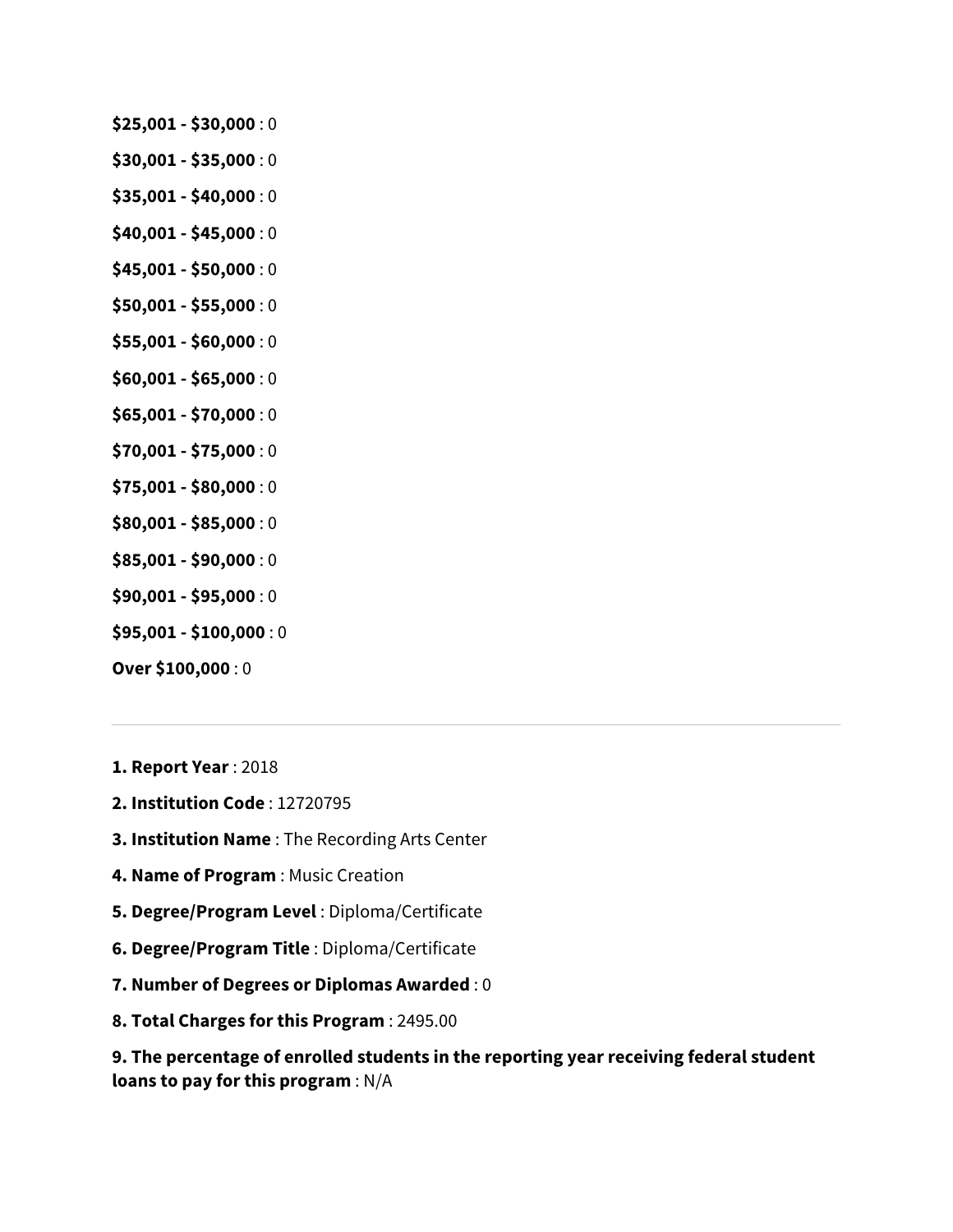**10. The percentage of graduates in the reporting year who took out federal student loans to pay for this program** : N/A

**11. Number of Students Who Began the Program** : 0

**12. Number of Students Available for Graduation** : 0

**13. Number of On-time Graduates** : 0

**14. Completion Rate** : N/A

**15. 150% Completion Rate** : 0

**16. Is the above data taken from the Integrated Postsecondary Education Data System (IPEDS) of the United States Department of Education?** : No

**17. Graduates Available for Employment** : 0

**18. Graduates Employed in the Field** : 0

**19. Placement Rate** : N/A

**Graduates employed in the field** :

**20a. 20 to 29 hours per week** : 0

**20b. at least 30 hours per week** : 0

**Indicate the number of graduates employed** :

**21a. In a single position in the field of study** : 0

**21b. In concurrent aggregated positions in the field of study (2 or more positions at the same time)** : 0

**21c. Freelance/self-employed** : 0

**21d. By the institution or an employer owned by the institution, or an employer who shares ownership with the institution** : 0

**22. Does this educational program lead to an occupation that requires State licensing?** : No

**22a. Do graduates have the option or requirement for more than one type of licensing State exam?** : N/A

**Name of Option/Requirement (1)** : N/A

**Name of Option/Requirement (2)** : N/A

**Name of Option/Requirement (3)** : N/A

**Name of Option/Requirement (4)** : N/A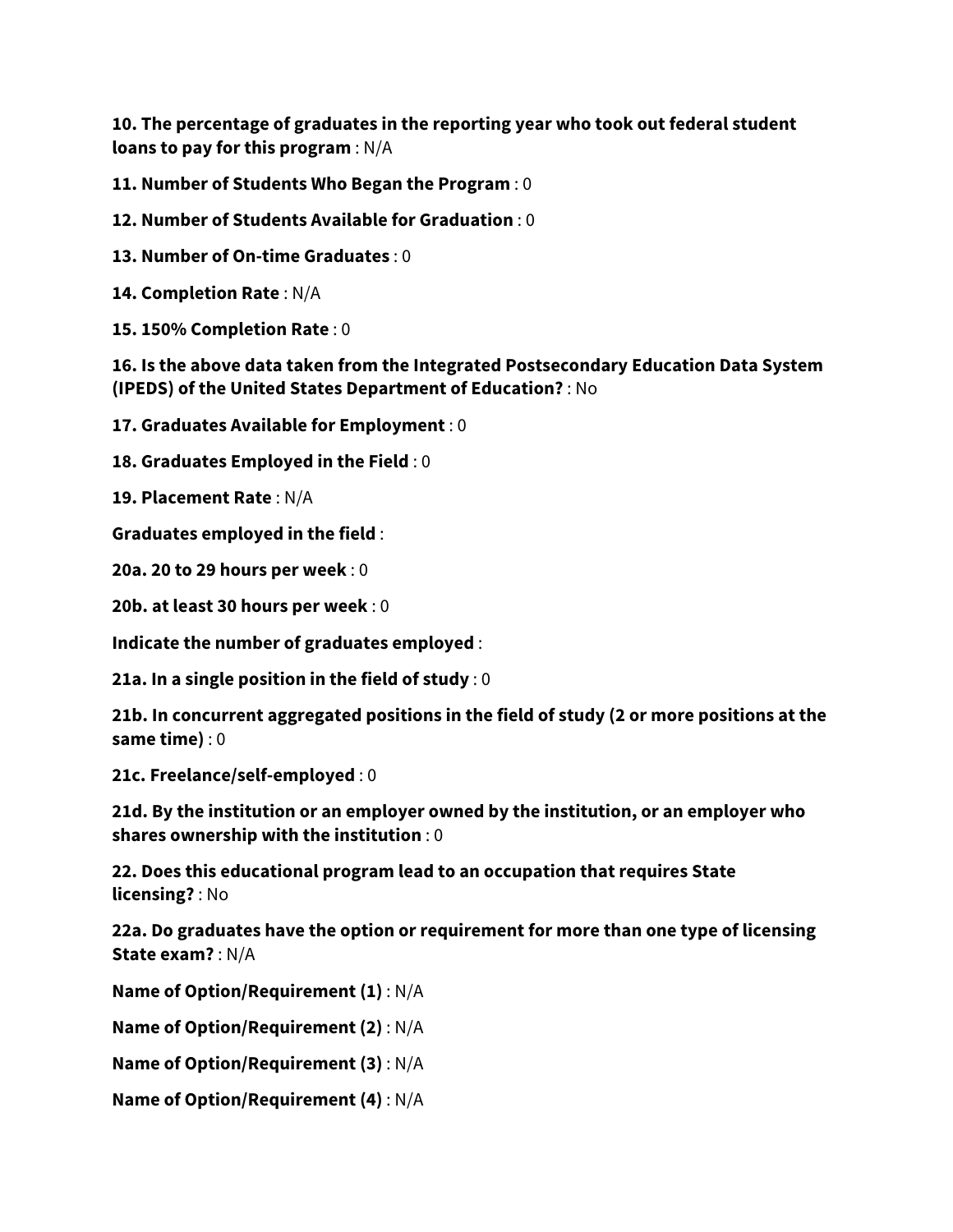**23. Name of the State licensing entity that licenses this field** : N/A

- **24. Name of State Exam** : N/A
- **25. Number of Graduates Taking State Exam** : N/A
- **26. Number Who Passed the State Exam** : N/A
- **27. Number Who Failed the State Exam** : 0
- **28. Passage Rate** : N/A
- **29. Is this data from the State licensing agency that administered the exam?** : 0
- **29a. Name of Agency** : N/A

**30. If the response to #29 was "No" provide a description of the process used for Attempting to Contact Students** : N/A

- **31. Name of the State licensing entity that licenses this field** : N/A
- **32. Name of State Exam** : N/A
- **33. Number of Graduates Taking State Exam** : N/A
- **34. Number Who Passed the State Exam** : N/A
- **35. Number Who Failed the State Exam** : 0
- **36. Passage Rate** : N/A
- **37. Is this data from the State licensing agency that administered the State exam?** : 0
- **37a. Name of Agency** : N/A

**38. If the response to #37 was "No" provide a description of the process used for Attempting to Contact Students** : N/A

- **39. Graduates Available for Employment** : 0
- **40. Graduates Employed in the Field** : 0

**41. Graduates Employed in the Field Reported receiving the following Salary or Wage: For graduates employed in the field, indicate their salaries/earnings below. If there are none in any specific range, indicate "0."** :

- **\$0 - \$5,000** : 0
- **\$5,001 - \$10,000** : 0
- **\$10,001 - \$15,000** : 0
- **\$15,001 - \$20,000** : 0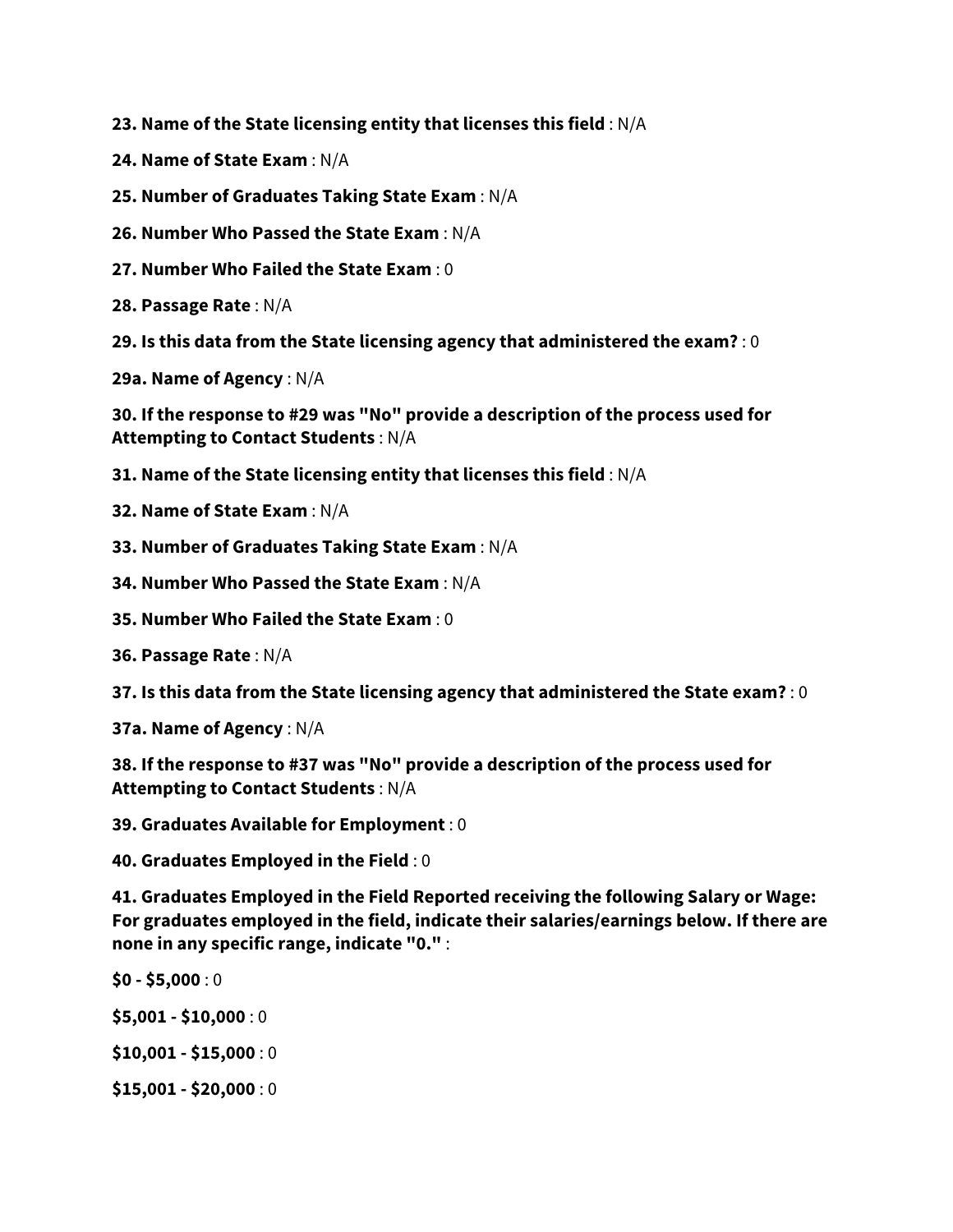- **\$20,001 - \$25,000** : 0
- **\$25,001 - \$30,000** : 0
- **\$30,001 - \$35,000** : 0
- **\$35,001 - \$40,000** : 0
- **\$40,001 - \$45,000** : 0
- **\$45,001 - \$50,000** : 0
- **\$50,001 - \$55,000** : 0
- **\$55,001 - \$60,000** : 0
- **\$60,001 - \$65,000** : 0
- **\$65,001 - \$70,000** : 0
- **\$70,001 - \$75,000** : 0
- **\$75,001 - \$80,000** : 0
- **\$80,001 - \$85,000** : 0
- **\$85,001 - \$90,000** : 0
- **\$90,001 - \$95,000** : 0
- **\$95,001 - \$100,000** : 0
- **Over \$100,000** : 0
- **1. Report Year** : 2018
- **2. Institution Code** : 12720795
- **3. Institution Name** : The Recording Arts Center
- **4. Name of Program** : Pro Tool Operator
- **5. Degree/Program Level** : Diploma/Certificate
- **6. Degree/Program Title** : Diploma/Certificate
- **7. Number of Degrees or Diplomas Awarded** : 0
- **8. Total Charges for this Program** : 3180.00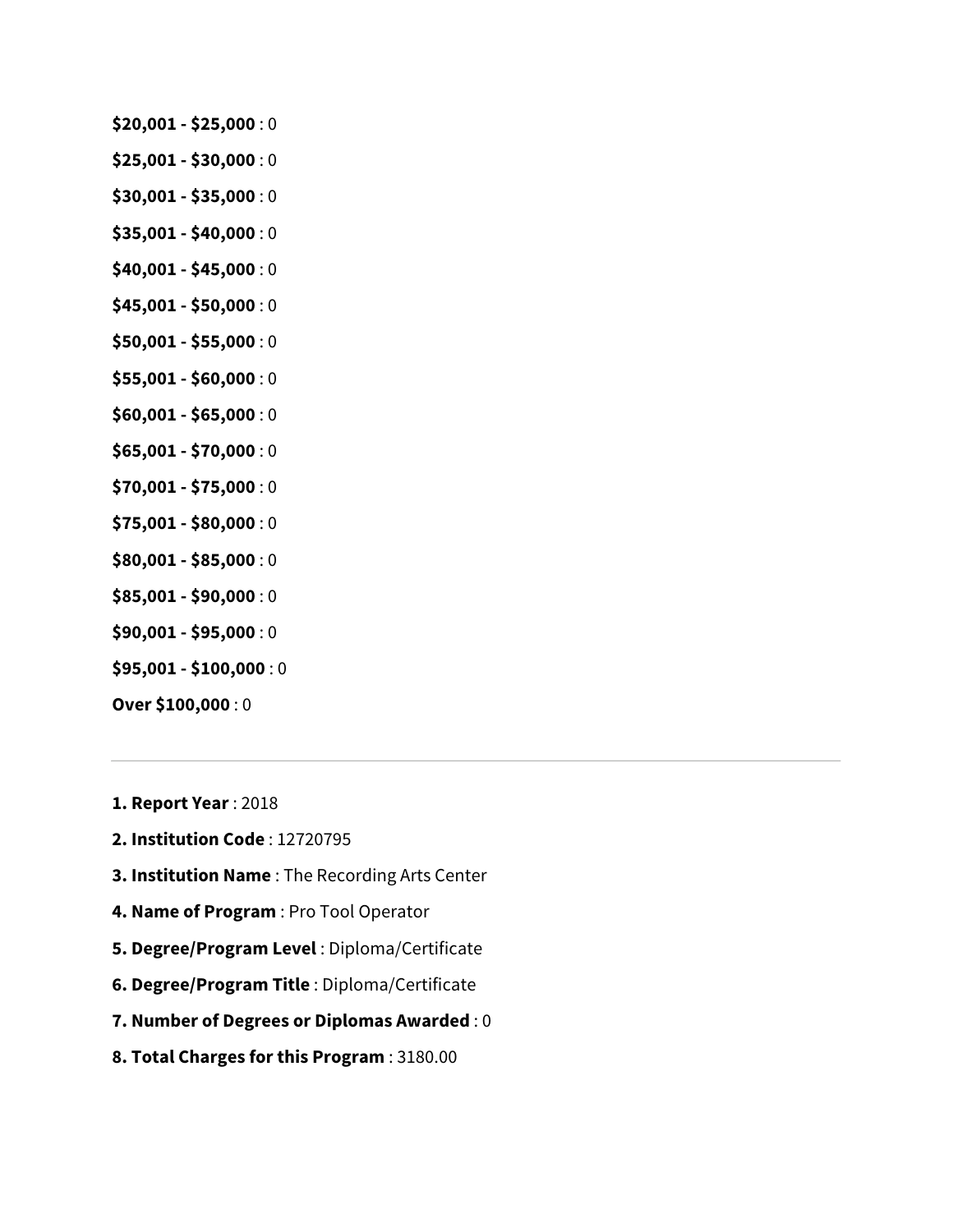**9. The percentage of enrolled students in the reporting year receiving federal student loans to pay for this program** : N/A

**10. The percentage of graduates in the reporting year who took out federal student loans to pay for this program** : N/A

**11. Number of Students Who Began the Program** : 0

**12. Number of Students Available for Graduation** : 0

**13. Number of On-time Graduates** : 0

**14. Completion Rate** : N/A

**15. 150% Completion Rate** : 0

**16. Is the above data taken from the Integrated Postsecondary Education Data System (IPEDS) of the United States Department of Education?** : No

**17. Graduates Available for Employment** : 0

**18. Graduates Employed in the Field** : 0

**19. Placement Rate** : N/A

**Graduates employed in the field** :

**20a. 20 to 29 hours per week** : 0

**20b. at least 30 hours per week** : 0

**Indicate the number of graduates employed** :

**21a. In a single position in the field of study** : 0

**21b. In concurrent aggregated positions in the field of study (2 or more positions at the same time)** : 0

**21c. Freelance/self-employed** : 0

**21d. By the institution or an employer owned by the institution, or an employer who shares ownership with the institution** : 0

**22. Does this educational program lead to an occupation that requires State licensing?** : No

**22a. Do graduates have the option or requirement for more than one type of licensing State exam?** : N/A

**Name of Option/Requirement (1)** : N/A

**Name of Option/Requirement (2)** : N/A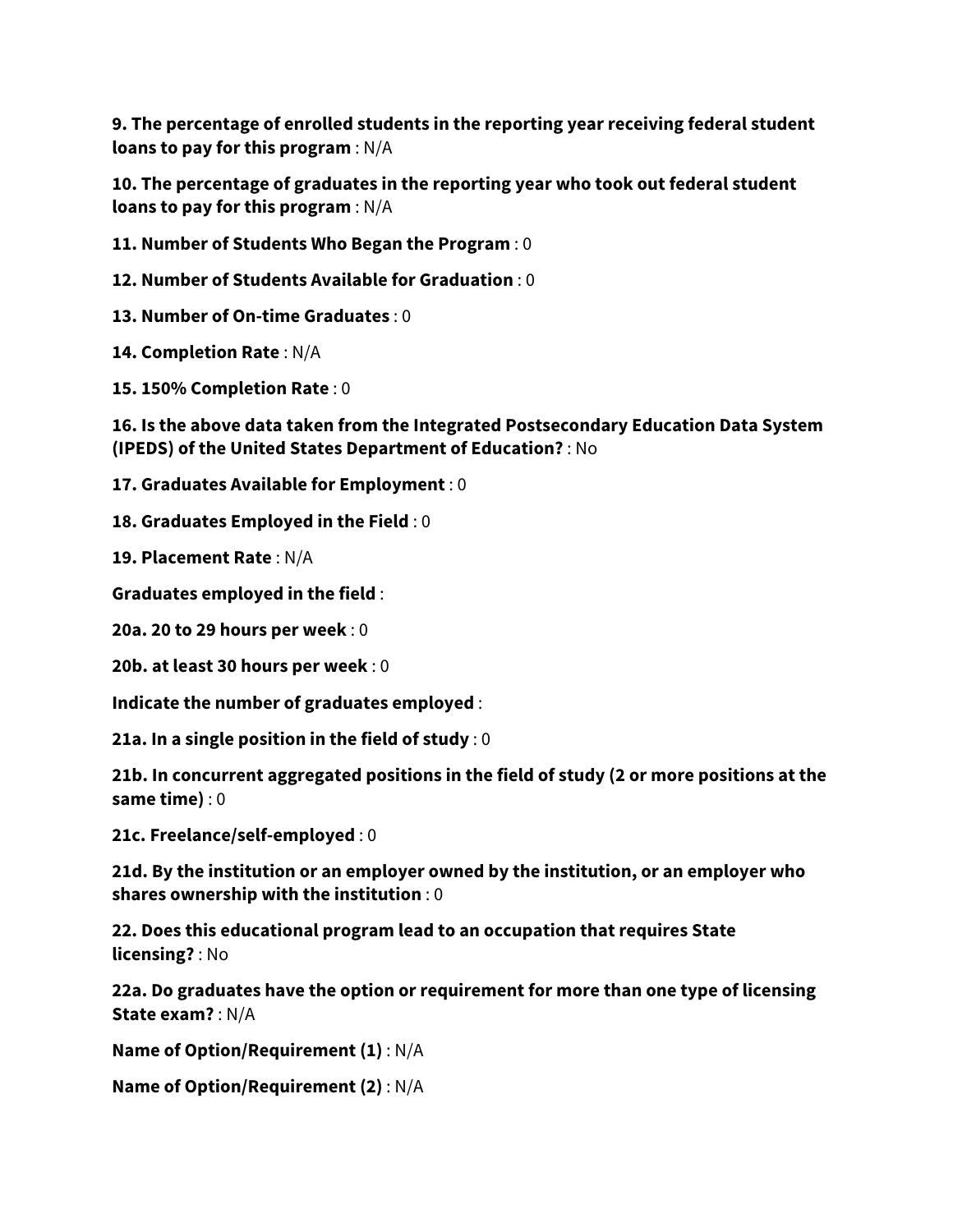**Name of Option/Requirement (3)** : N/A

- **Name of Option/Requirement (4)** : N/A
- **23. Name of the State licensing entity that licenses this field** : N/A
- **24. Name of State Exam** : N/A
- **25. Number of Graduates Taking State Exam** : N/A
- **26. Number Who Passed the State Exam** : N/A
- **27. Number Who Failed the State Exam** : 0
- **28. Passage Rate** : N/A
- **29. Is this data from the State licensing agency that administered the exam?** : 0
- **29a. Name of Agency** : N/A

**30. If the response to #29 was "No" provide a description of the process used for Attempting to Contact Students** : N/A

- **31. Name of the State licensing entity that licenses this field** : N/A
- **32. Name of State Exam** : N/A
- **33. Number of Graduates Taking State Exam** : N/A
- **34. Number Who Passed the State Exam** : N/A
- **35. Number Who Failed the State Exam** : 0
- **36. Passage Rate** : N/A

**37. Is this data from the State licensing agency that administered the State exam?** : 0

**37a. Name of Agency** : N/A

**38. If the response to #37 was "No" provide a description of the process used for Attempting to Contact Students** : N/A

**39. Graduates Available for Employment** : 0

**40. Graduates Employed in the Field** : 0

**41. Graduates Employed in the Field Reported receiving the following Salary or Wage: For graduates employed in the field, indicate their salaries/earnings below. If there are none in any specific range, indicate "0."** :

**\$0 - \$5,000** : 0

**\$5,001 - \$10,000** : 0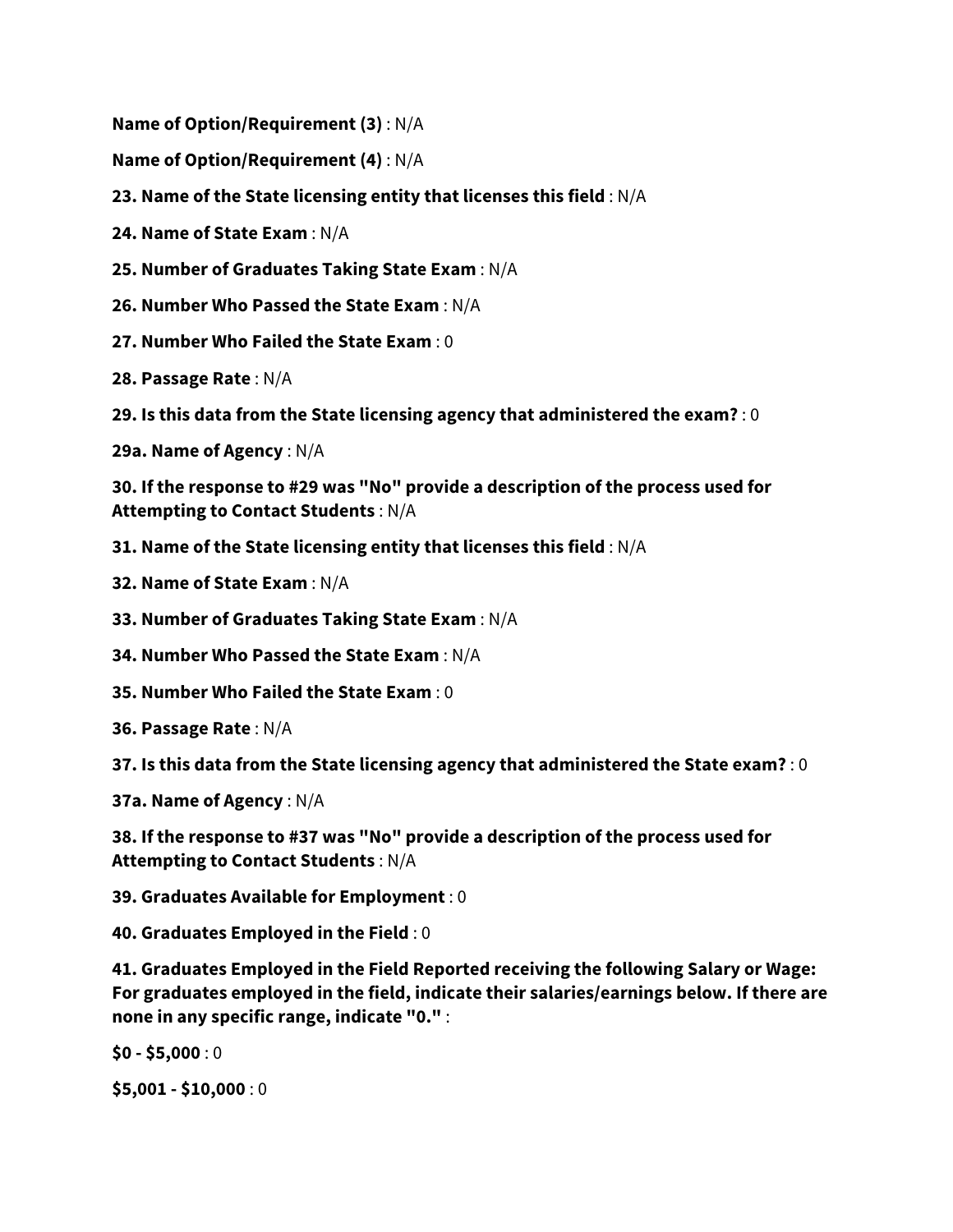- **\$10,001 - \$15,000** : 0
- **\$15,001 - \$20,000** : 0
- **\$20,001 - \$25,000** : 0
- **\$25,001 - \$30,000** : 0
- **\$30,001 - \$35,000** : 0
- **\$35,001 - \$40,000** : 0
- **\$40,001 - \$45,000** : 0
- **\$45,001 - \$50,000** : 0
- **\$50,001 - \$55,000** : 0
- **\$55,001 - \$60,000** : 0
- **\$60,001 - \$65,000** : 0
- **\$65,001 - \$70,000** : 0
- **\$70,001 - \$75,000** : 0
- **\$75,001 - \$80,000** : 0
- **\$80,001 - \$85,000** : 0
- **\$85,001 - \$90,000** : 0
- **\$90,001 - \$95,000** : 0
- **\$95,001 - \$100,000** : 0
- **Over \$100,000** : 0
- **1. Report Year** : 2018
- **2. Institution Code** : 12720795
- **3. Institution Name** : The Recording Arts Center
- **4. Name of Program** : Pro Tools User Certificate
- **5. Degree/Program Level** : Diploma/Certificate
- **6. Degree/Program Title** : Diploma/Certificate
- **7. Number of Degrees or Diplomas Awarded** : 0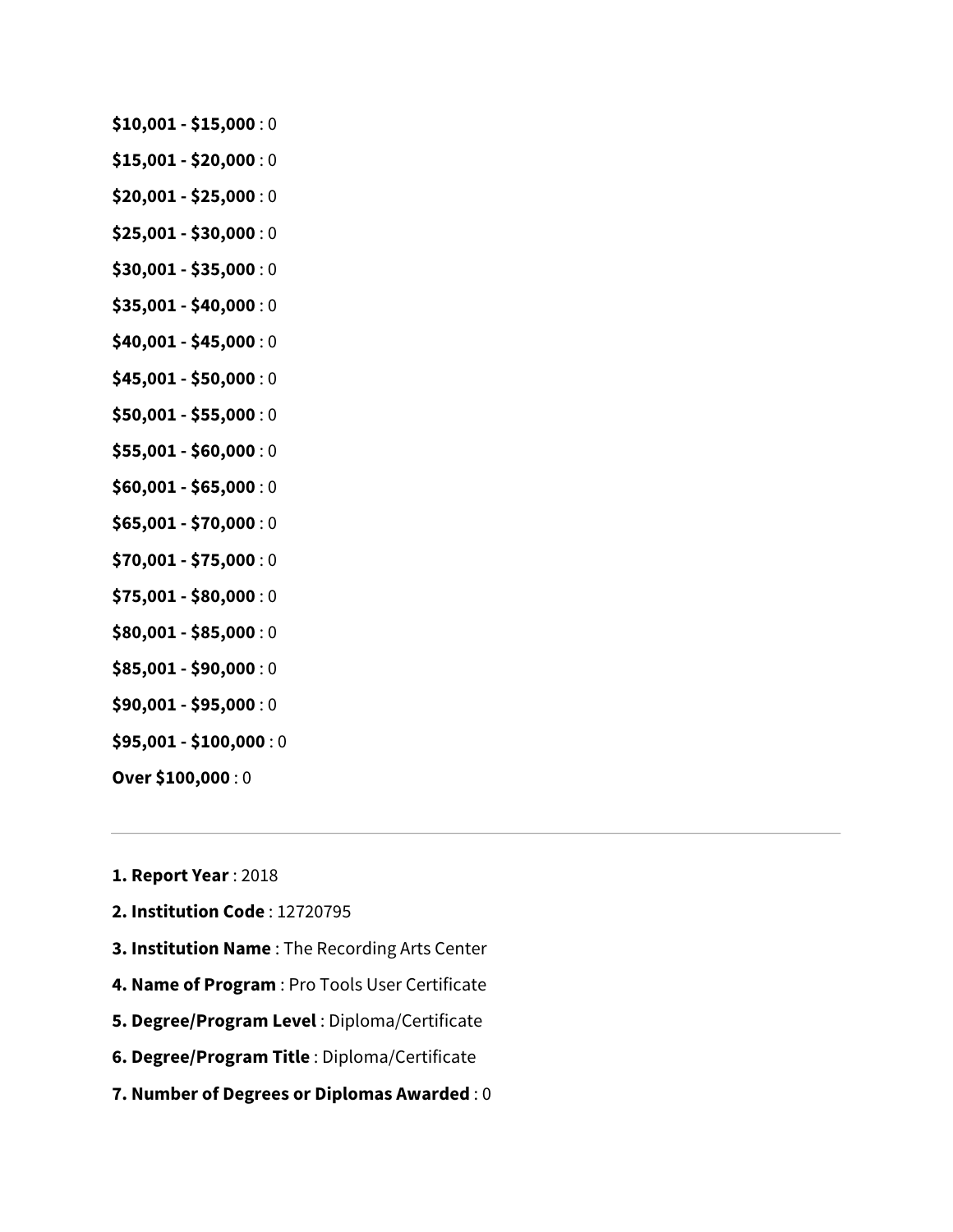**8. Total Charges for this Program** : 1290.00

**9. The percentage of enrolled students in the reporting year receiving federal student loans to pay for this program** : N/A

**10. The percentage of graduates in the reporting year who took out federal student loans to pay for this program** : N/A

**11. Number of Students Who Began the Program** : 0

**12. Number of Students Available for Graduation** : 0

**13. Number of On-time Graduates** : 0

**14. Completion Rate** : N/A

**15. 150% Completion Rate** : 0

**16. Is the above data taken from the Integrated Postsecondary Education Data System (IPEDS) of the United States Department of Education?** : No

**17. Graduates Available for Employment** : 0

**18. Graduates Employed in the Field** : 0

**19. Placement Rate** : N/A

**Graduates employed in the field** :

**20a. 20 to 29 hours per week** : 0

**20b. at least 30 hours per week** : 0

**Indicate the number of graduates employed** :

**21a. In a single position in the field of study** : 0

**21b. In concurrent aggregated positions in the field of study (2 or more positions at the same time)** : 0

**21c. Freelance/self-employed** : 0

**21d. By the institution or an employer owned by the institution, or an employer who shares ownership with the institution** : 0

**22. Does this educational program lead to an occupation that requires State licensing?** : No

**22a. Do graduates have the option or requirement for more than one type of licensing State exam?** : N/A

**Name of Option/Requirement (1)** : N/A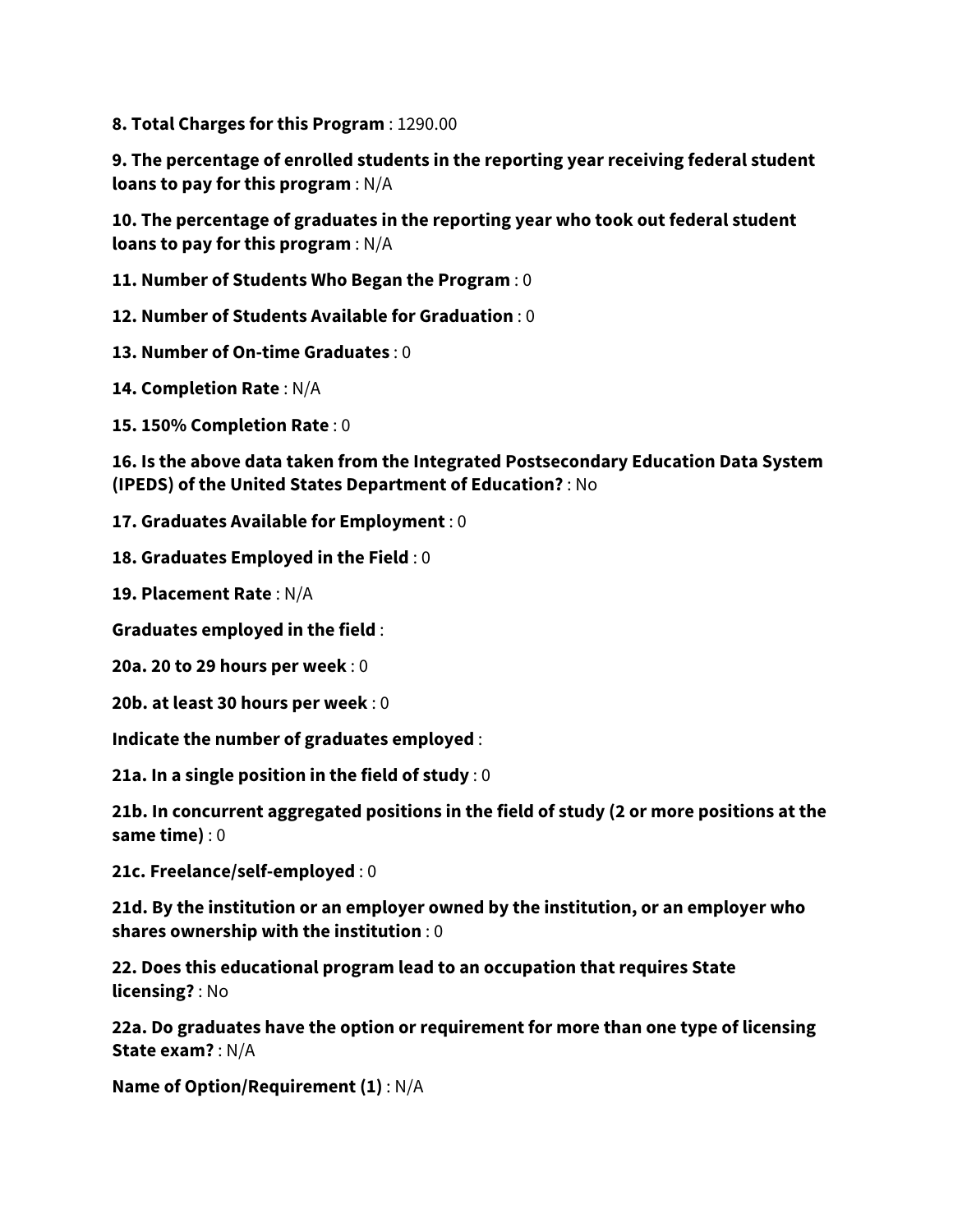**Name of Option/Requirement (2)** : N/A

**Name of Option/Requirement (3)** : N/A

**Name of Option/Requirement (4)** : N/A

**23. Name of the State licensing entity that licenses this field** : N/A

**24. Name of State Exam** : N/A

**25. Number of Graduates Taking State Exam** : N/A

**26. Number Who Passed the State Exam** : N/A

**27. Number Who Failed the State Exam** : 0

**28. Passage Rate** : N/A

**29. Is this data from the State licensing agency that administered the exam?** : 0

**29a. Name of Agency** : N/A

**30. If the response to #29 was "No" provide a description of the process used for Attempting to Contact Students** : N/A

**31. Name of the State licensing entity that licenses this field** : N/A

**32. Name of State Exam** : N/A

**33. Number of Graduates Taking State Exam** : N/A

**34. Number Who Passed the State Exam** : N/A

**35. Number Who Failed the State Exam** : 0

**36. Passage Rate** : N/A

**37. Is this data from the State licensing agency that administered the State exam?** : 0

**37a. Name of Agency** : N/A

**38. If the response to #37 was "No" provide a description of the process used for Attempting to Contact Students** : N/A

**39. Graduates Available for Employment** : 0

**40. Graduates Employed in the Field** : 0

**41. Graduates Employed in the Field Reported receiving the following Salary or Wage: For graduates employed in the field, indicate their salaries/earnings below. If there are none in any specific range, indicate "0."** :

**\$0 - \$5,000** : 0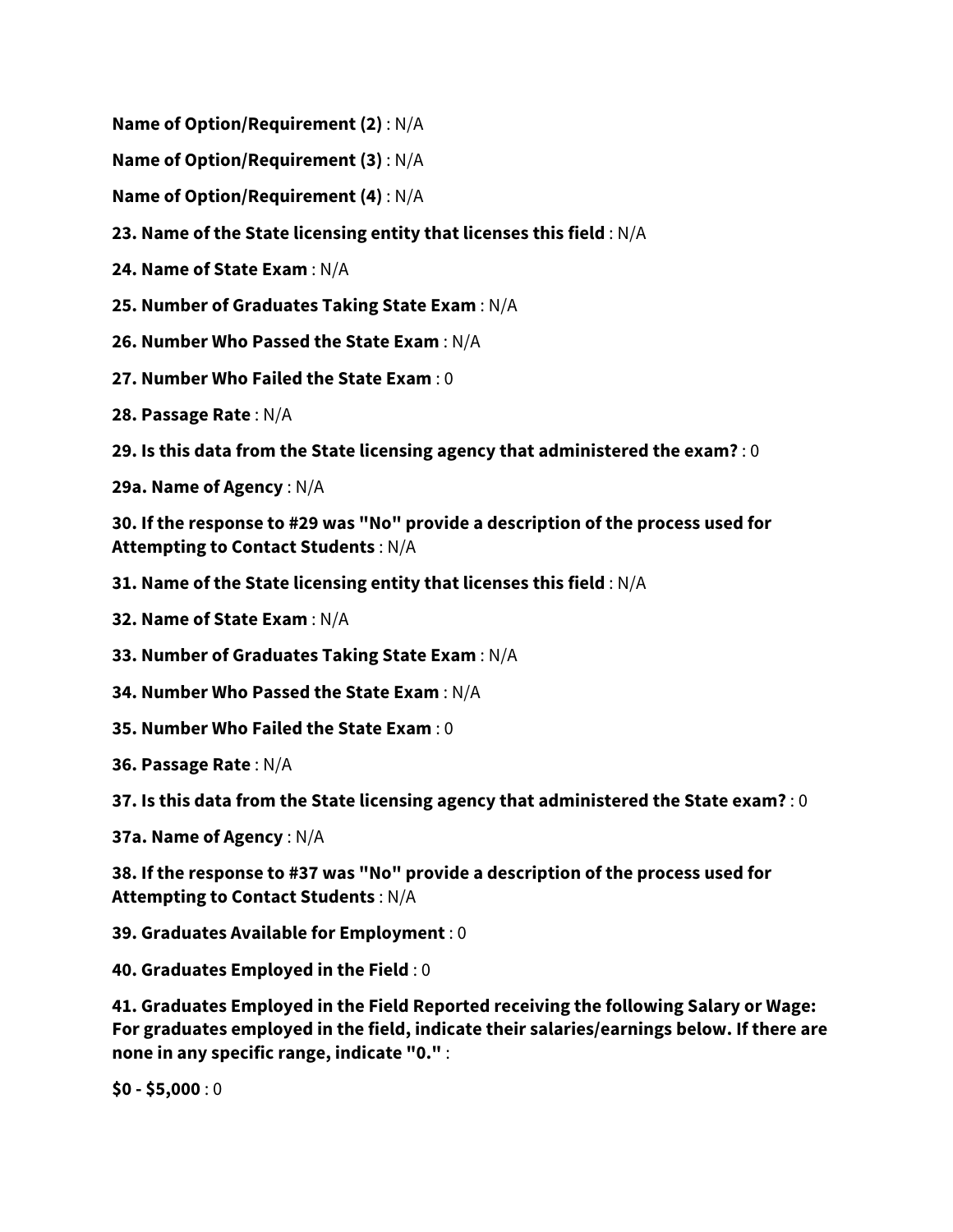- **\$5,001 - \$10,000** : 0
- **\$10,001 - \$15,000** : 0
- **\$15,001 - \$20,000** : 0
- **\$20,001 - \$25,000** : 0
- **\$25,001 - \$30,000** : 0
- **\$30,001 - \$35,000** : 0
- **\$35,001 - \$40,000** : 0
- **\$40,001 - \$45,000** : 0
- **\$45,001 - \$50,000** : 0
- **\$50,001 - \$55,000** : 0
- **\$55,001 - \$60,000** : 0
- **\$60,001 - \$65,000** : 0
- **\$65,001 - \$70,000** : 0
- **\$70,001 - \$75,000** : 0
- **\$75,001 - \$80,000** : 0
- **\$80,001 - \$85,000** : 0
- **\$85,001 - \$90,000** : 0
- **\$90,001 - \$95,000** : 0
- **\$95,001 - \$100,000** : 0
- **Over \$100,000** : 0
- **1. Report Year** : 2018
- **2. Institution Code** : 12720795
- **3. Institution Name** : The Recording Arts Center
- **4. Name of Program** : ProTools Expert Certification
- **5. Degree/Program Level** : Diploma/Certificate
- **6. Degree/Program Title** : Diploma/Certificate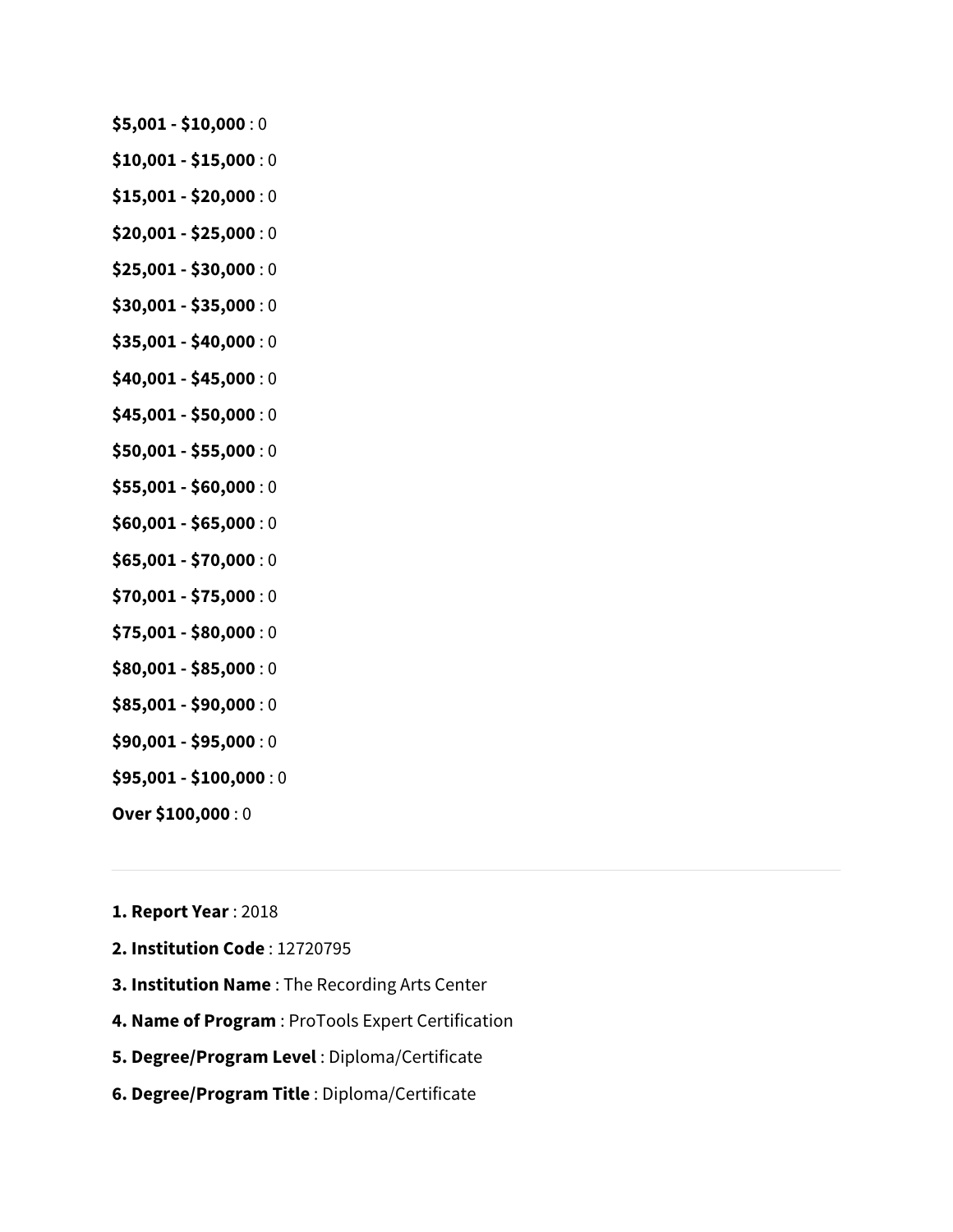**7. Number of Degrees or Diplomas Awarded** : 0

**8. Total Charges for this Program** : 4180.00

**9. The percentage of enrolled students in the reporting year receiving federal student loans to pay for this program** : N/A

**10. The percentage of graduates in the reporting year who took out federal student loans to pay for this program** : N/A

**11. Number of Students Who Began the Program** : 0

**12. Number of Students Available for Graduation** : 0

**13. Number of On-time Graduates** : 0

**14. Completion Rate** : N/A

**15. 150% Completion Rate** : 0

**16. Is the above data taken from the Integrated Postsecondary Education Data System (IPEDS) of the United States Department of Education?** : No

**17. Graduates Available for Employment** : 0

**18. Graduates Employed in the Field** : 0

**19. Placement Rate** : N/A

**Graduates employed in the field** :

**20a. 20 to 29 hours per week** : 0

**20b. at least 30 hours per week** : 0

**Indicate the number of graduates employed** :

**21a. In a single position in the field of study** : 0

**21b. In concurrent aggregated positions in the field of study (2 or more positions at the same time)** : 0

**21c. Freelance/self-employed** : 0

**21d. By the institution or an employer owned by the institution, or an employer who shares ownership with the institution** : 0

**22. Does this educational program lead to an occupation that requires State licensing?** : No

**22a. Do graduates have the option or requirement for more than one type of licensing State exam?** : N/A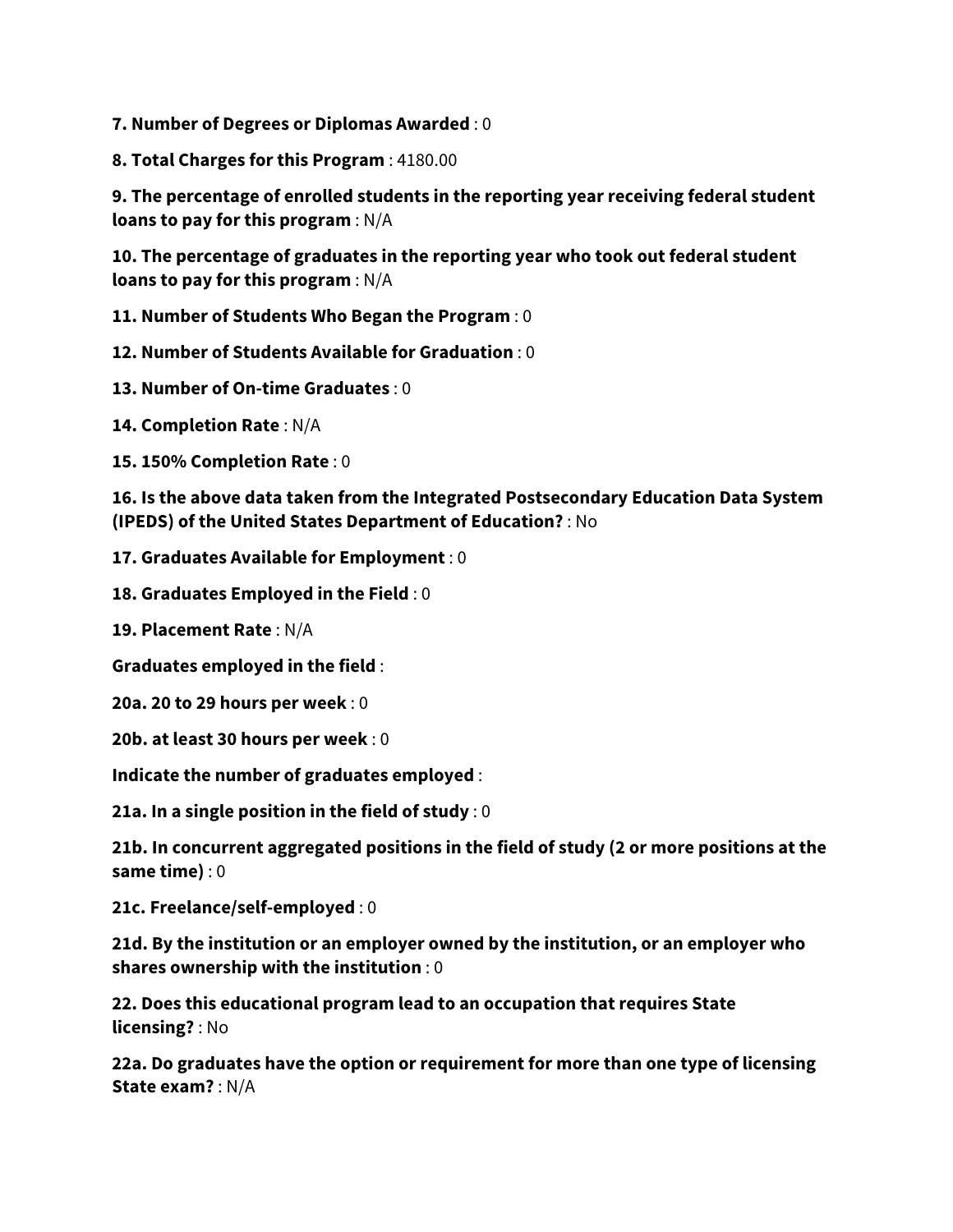**Name of Option/Requirement (1)** : N/A

**Name of Option/Requirement (2)** : N/A

**Name of Option/Requirement (3)** : N/A

**Name of Option/Requirement (4)** : N/A

**23. Name of the State licensing entity that licenses this field** : N/A

**24. Name of State Exam** : N/A

**25. Number of Graduates Taking State Exam** : N/A

**26. Number Who Passed the State Exam** : N/A

**27. Number Who Failed the State Exam** : 0

**28. Passage Rate** : N/A

**29. Is this data from the State licensing agency that administered the exam?** : 0

**29a. Name of Agency** : N/A

**30. If the response to #29 was "No" provide a description of the process used for Attempting to Contact Students** : N/A

**31. Name of the State licensing entity that licenses this field** : N/A

**32. Name of State Exam** : N/A

**33. Number of Graduates Taking State Exam** : N/A

**34. Number Who Passed the State Exam** : N/A

**35. Number Who Failed the State Exam** : 0

**36. Passage Rate** : N/A

**37. Is this data from the State licensing agency that administered the State exam?** : 0

**37a. Name of Agency** : N/A

**38. If the response to #37 was "No" provide a description of the process used for Attempting to Contact Students** : N/A

**39. Graduates Available for Employment** : 0

**40. Graduates Employed in the Field** : 0

**41. Graduates Employed in the Field Reported receiving the following Salary or Wage: For graduates employed in the field, indicate their salaries/earnings below. If there are none in any specific range, indicate "0."** :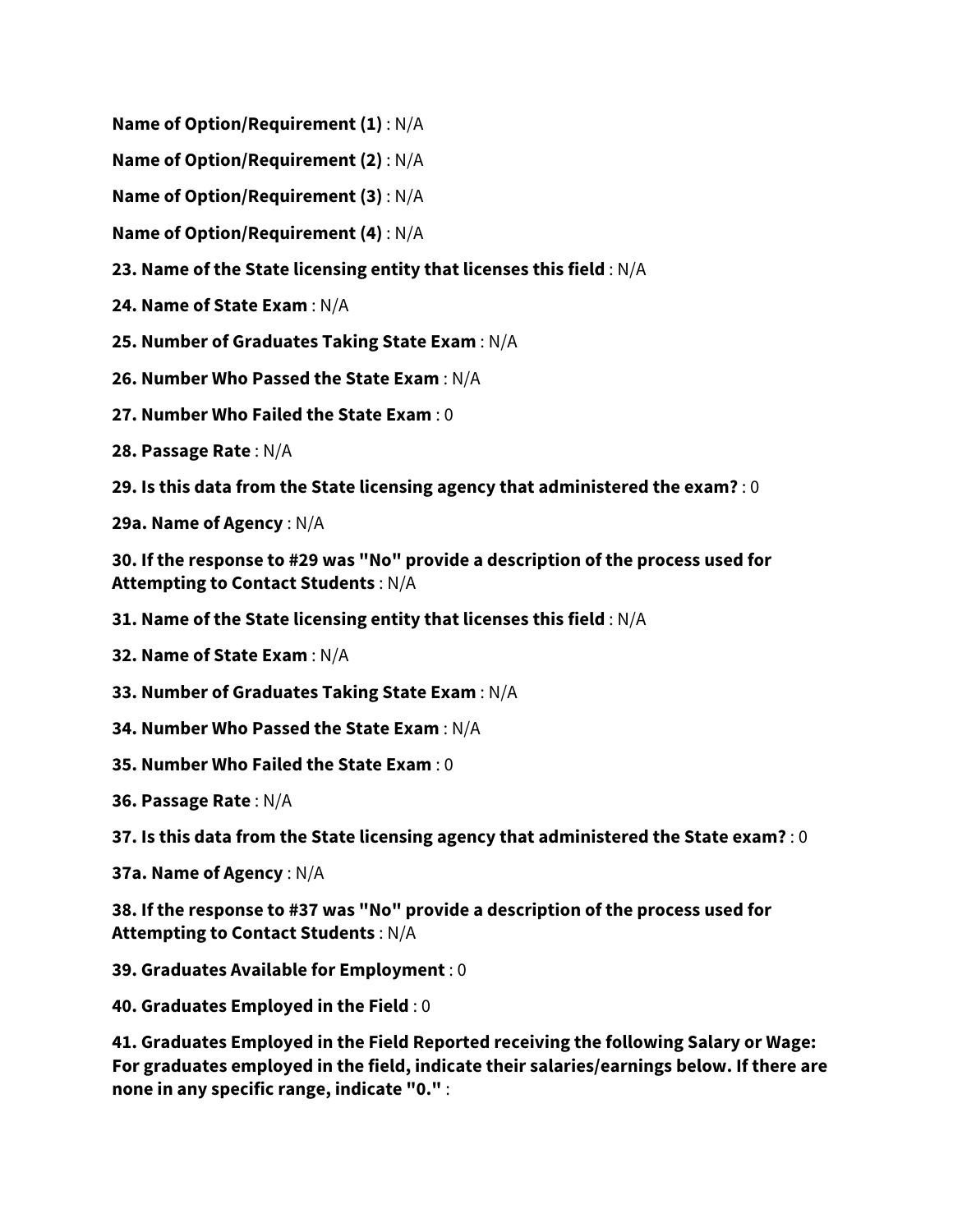**\$0 - \$5,000** : 0

- **\$5,001 - \$10,000** : 0
- **\$10,001 - \$15,000** : 0
- **\$15,001 - \$20,000** : 0
- **\$20,001 - \$25,000** : 0
- **\$25,001 - \$30,000** : 0
- **\$30,001 - \$35,000** : 0
- **\$35,001 - \$40,000** : 0
- **\$40,001 - \$45,000** : 0
- **\$45,001 - \$50,000** : 0
- **\$50,001 - \$55,000** : 0
- **\$55,001 - \$60,000** : 0
- **\$60,001 - \$65,000** : 0
- **\$65,001 - \$70,000** : 0
- **\$70,001 - \$75,000** : 0
- **\$75,001 - \$80,000** : 0
- **\$80,001 - \$85,000** : 0
- **\$85,001 - \$90,000** : 0
- **\$90,001 - \$95,000** : 0
- **\$95,001 - \$100,000** : 0
- **Over \$100,000** : 0

**1. Report Year** : 2018

- **2. Institution Code** : 12720795
- **3. Institution Name** : The Recording Arts Center
- **4. Name of Program** : Video Editing with Media Composer
- **5. Degree/Program Level** : Diploma/Certificate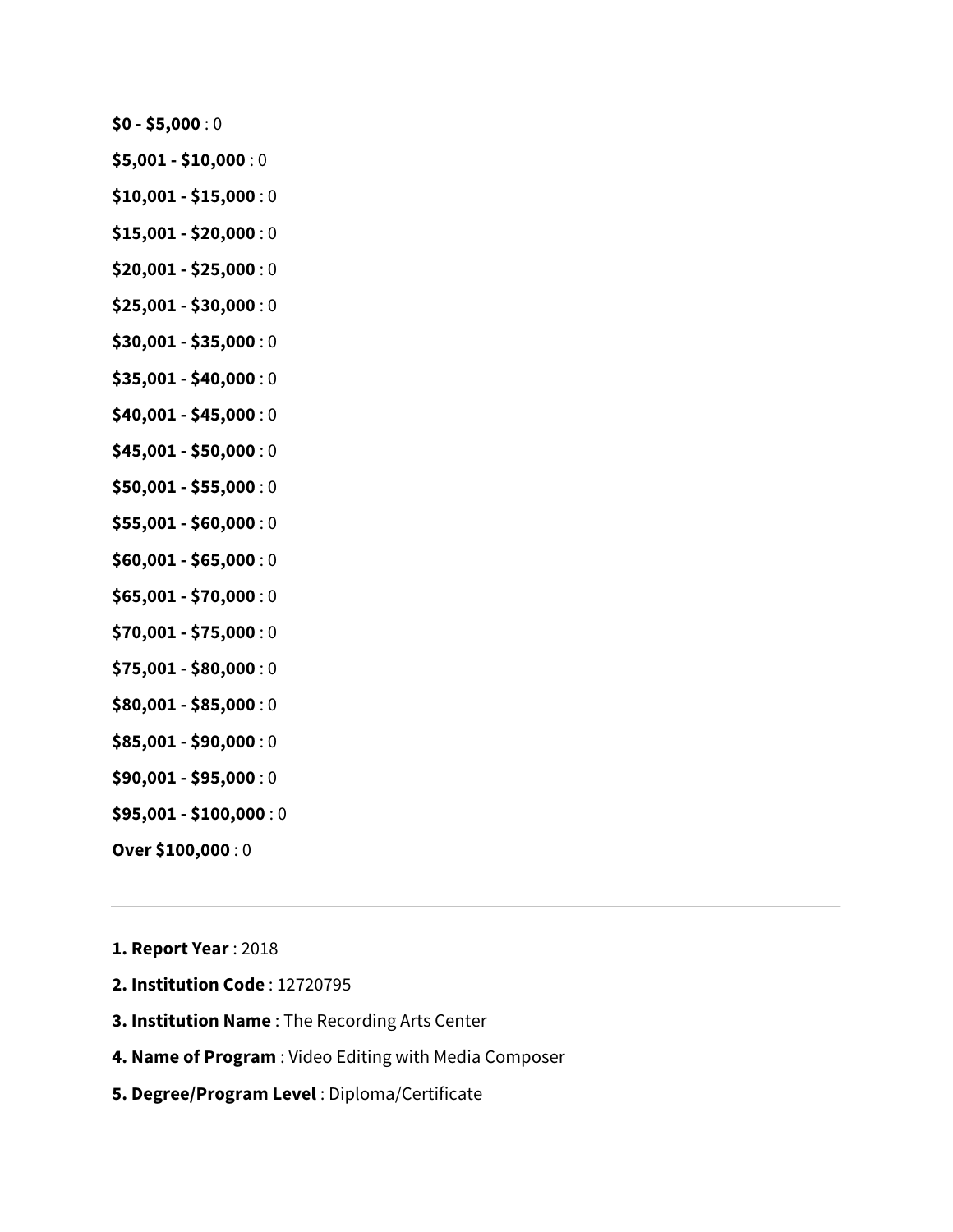**6. Degree/Program Title** : Diploma/Certificate

**7. Number of Degrees or Diplomas Awarded** : 0

**8. Total Charges for this Program** : 1590.00

**9. The percentage of enrolled students in the reporting year receiving federal student loans to pay for this program** : N/A

**10. The percentage of graduates in the reporting year who took out federal student loans to pay for this program** : N/A

**11. Number of Students Who Began the Program** : 0

**12. Number of Students Available for Graduation** : 0

**13. Number of On-time Graduates** : 0

**14. Completion Rate** : N/A

**15. 150% Completion Rate** : 0

**16. Is the above data taken from the Integrated Postsecondary Education Data System (IPEDS) of the United States Department of Education?** : No

**17. Graduates Available for Employment** : 0

**18. Graduates Employed in the Field** : 0

**19. Placement Rate** : N/A

**Graduates employed in the field** :

**20a. 20 to 29 hours per week** : 0

**20b. at least 30 hours per week** : 0

**Indicate the number of graduates employed** :

**21a. In a single position in the field of study** : 0

**21b. In concurrent aggregated positions in the field of study (2 or more positions at the same time)** : 0

**21c. Freelance/self-employed** : 0

**21d. By the institution or an employer owned by the institution, or an employer who shares ownership with the institution** : 0

**22. Does this educational program lead to an occupation that requires State licensing?** : No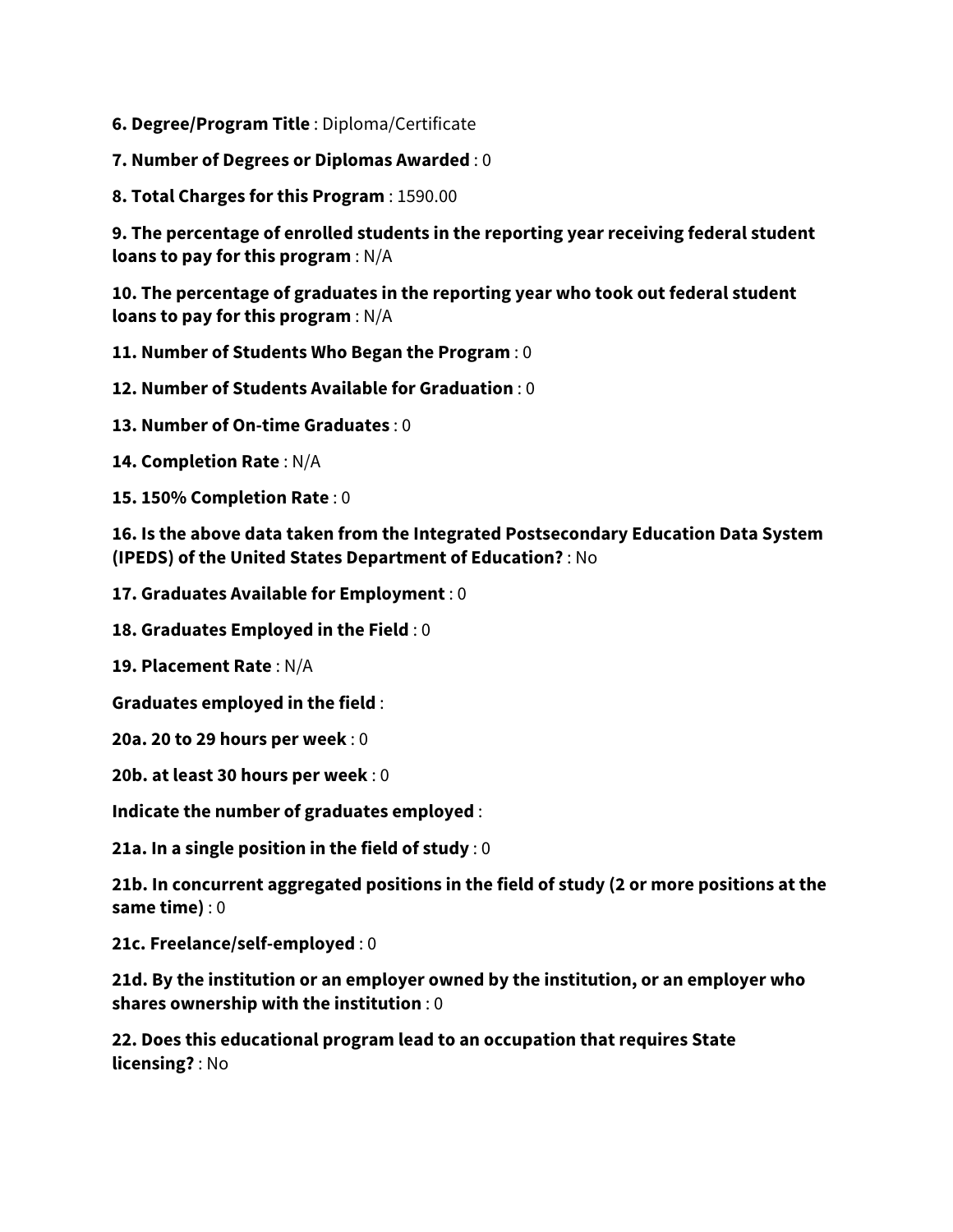**22a. Do graduates have the option or requirement for more than one type of licensing State exam?** : N/A

**Name of Option/Requirement (1)** : N/A

**Name of Option/Requirement (2)** : N/A

**Name of Option/Requirement (3)** : N/A

- **Name of Option/Requirement (4)** : N/A
- **23. Name of the State licensing entity that licenses this field** : N/A
- **24. Name of State Exam** : N/A
- **25. Number of Graduates Taking State Exam** : N/A

**26. Number Who Passed the State Exam** : N/A

**27. Number Who Failed the State Exam** : 0

**28. Passage Rate** : N/A

**29. Is this data from the State licensing agency that administered the exam?** : 0

**29a. Name of Agency** : N/A

**30. If the response to #29 was "No" provide a description of the process used for Attempting to Contact Students** : N/A

- **31. Name of the State licensing entity that licenses this field** : N/A
- **32. Name of State Exam** : N/A
- **33. Number of Graduates Taking State Exam** : N/A
- **34. Number Who Passed the State Exam** : N/A
- **35. Number Who Failed the State Exam** : 0
- **36. Passage Rate** : N/A

**37. Is this data from the State licensing agency that administered the State exam?** : 0

**37a. Name of Agency** : N/A

**38. If the response to #37 was "No" provide a description of the process used for Attempting to Contact Students** : N/A

- **39. Graduates Available for Employment** : 0
- **40. Graduates Employed in the Field** : 0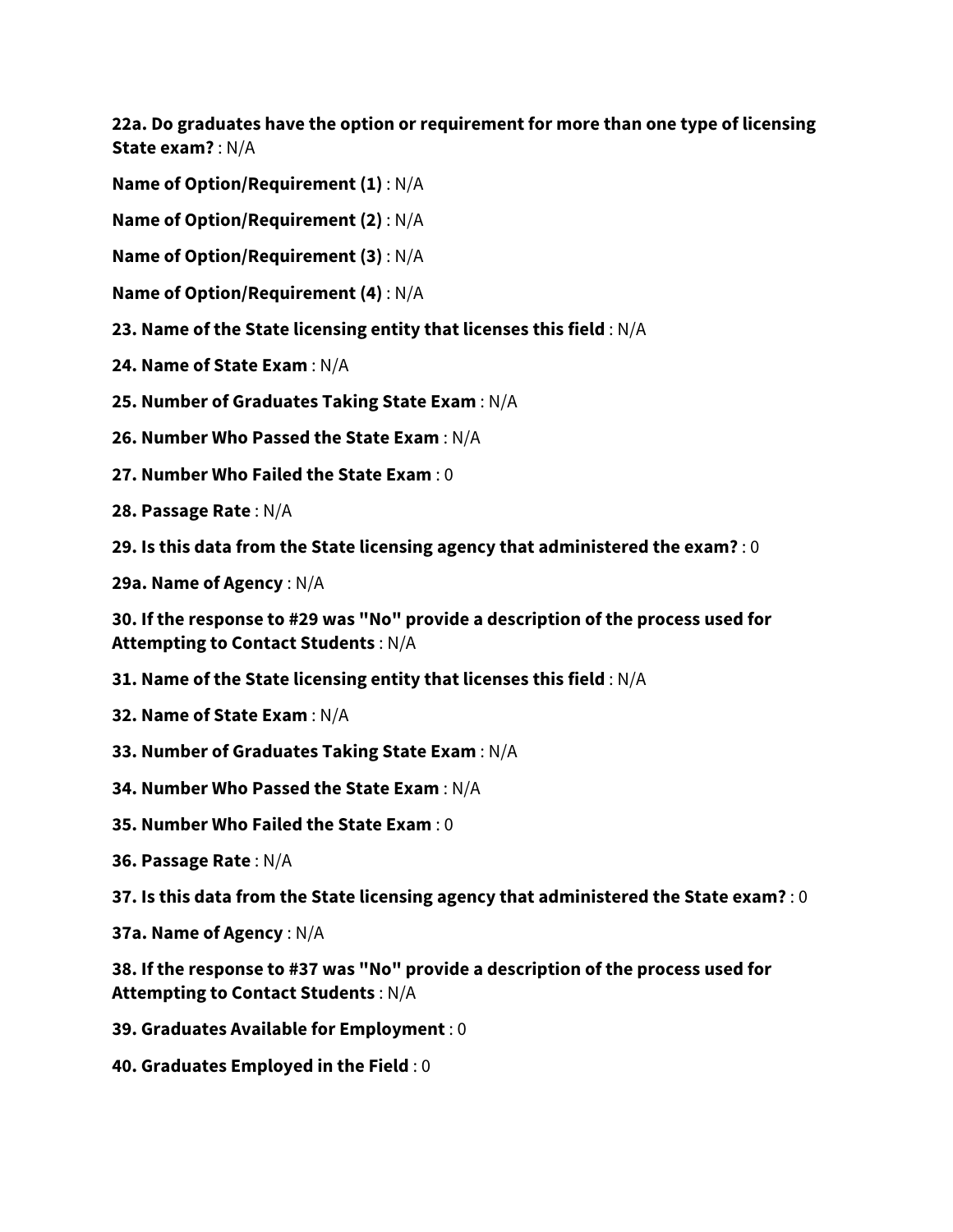**41. Graduates Employed in the Field Reported receiving the following Salary or Wage: For graduates employed in the field, indicate their salaries/earnings below. If there are none in any specific range, indicate "0."** :

- **\$0 - \$5,000** : 0
- **\$5,001 - \$10,000** : 0
- **\$10,001 - \$15,000** : 0
- **\$15,001 - \$20,000** : 0
- **\$20,001 - \$25,000** : 0
- **\$25,001 - \$30,000** : 0
- **\$30,001 - \$35,000** : 0
- **\$35,001 - \$40,000** : 0
- **\$40,001 - \$45,000** : 0
- **\$45,001 - \$50,000** : 0
- **\$50,001 - \$55,000** : 0
- **\$55,001 - \$60,000** : 0
- **\$60,001 - \$65,000** : 0
- **\$65,001 - \$70,000** : 0
- **\$70,001 - \$75,000** : 0
- **\$75,001 - \$80,000** : 0
- **\$80,001 - \$85,000** : 0
- **\$85,001 - \$90,000** : 0
- **\$90,001 - \$95,000** : 0
- **\$95,001 - \$100,000** : 0
- **Over \$100,000** : 0

## Branch Data:

No Branch Data was inputted by this Institution.